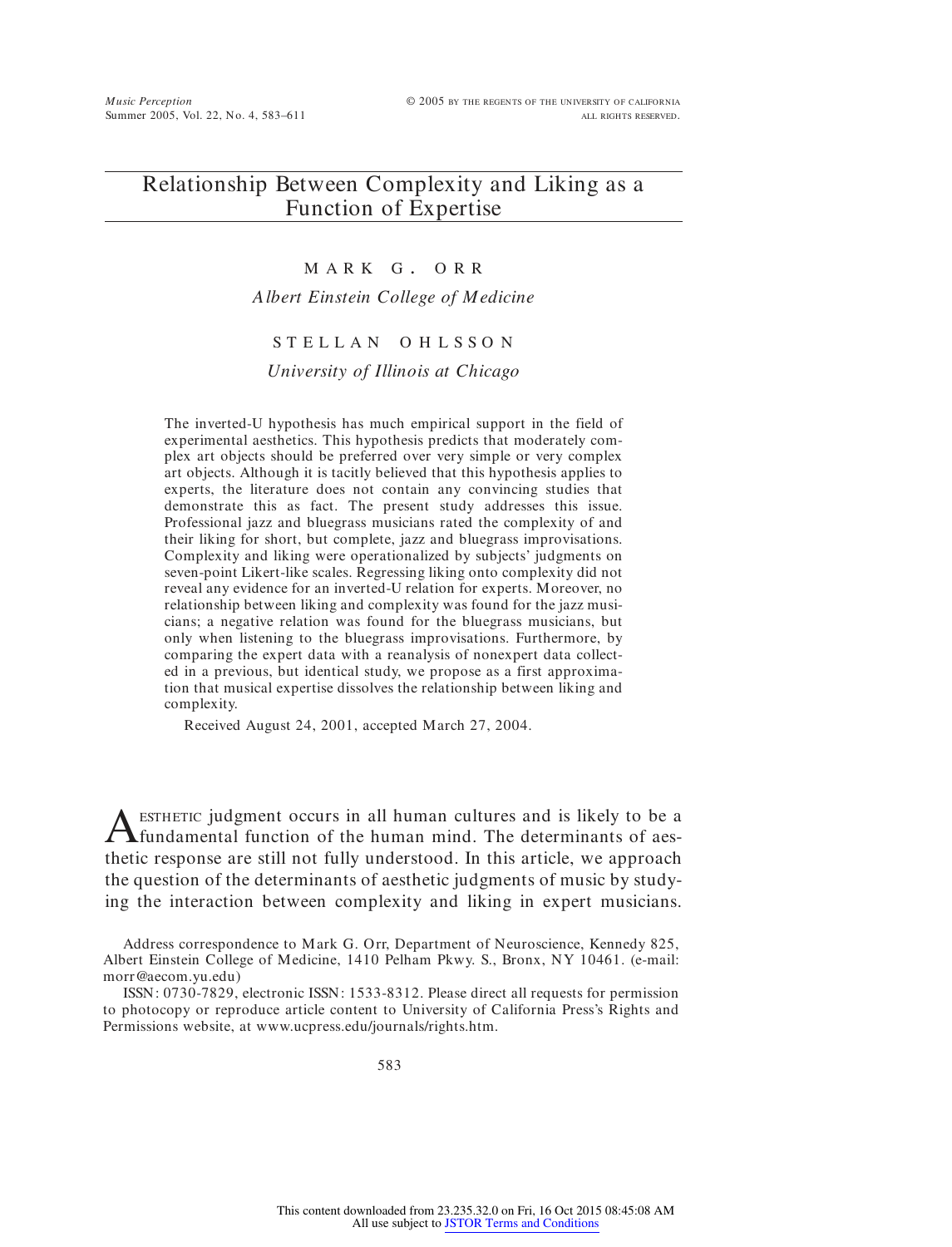The rationale for this approach is rooted both in experimental aesthetics and in research on expertise.

Equating aesthetic judgment with human evaluative ratings of liking or pleasantness has been common practice in experimental aesthetics. For example, pleasantness (Guilford, 1934; Washburn, 1911), agreeableness (Pierce, 1894), and liking (Martin, 1906, North & Hargreaves, 1995; Orr & Ohlsson, 2001) are common dependent variables used when investigating aesthetic behavior. Furthermore, aesthetic judgment, in this line of research, is distinguished from highly emotional reactions to art (e.g., as studied by Gabrielsson, 2001). Berlyne (1974) separated evaluative and internal-state scales because he assumed that each measured a different aspect of the human response to art. To simplify somewhat, the former measure liking of art; the latter measure the mood induced by art. Berlyne's distinction is similar to more recent work in music and emotion. Abeles and Chung (1996) distinguish between the following three responses to music: "affective," "mood/emotional," and "preference." McMullen (1996) has three types of what he calls affective/aesthetic behavior: "preference/hedonic tone," "mood/feeling tone," and "aesthetic response." Scherer and Zentner (2001) posit several facets of emotional meaning in music, of which some are relevant for this discussion: "preferences," "emotions," and "mood." Despite the labeling differences, liking/pleasantness judgments are agreed-upon behaviors that are (a) associated with music and (b) distinct from emotional responses.

# **The Inverted-U Hypothesis**

In the 19th century, Fechner reformulated the principle of unity in diversity—from philosophical aesthetics—using the psychological notion of *avoidance of extremes* in his 1876 book, *Vorschule der Aesthetik* (Arnheim, 1986). Aesthetic pleasure results from avoiding the extreme values of some stimulus variable. Although Fechner's own observations were inconclusive, his experimental approach stimulated empirical research on aesthetic judgment (Cohn, 1894, as cited in Chandler, 1934; Minor, 1909 as cited in Chandler, 1934; Pierce, 1894, 1896; Washburn, 1911). In fact, his idea of avoidance of extremes has dominated the field of experimental aesthetics up to the present (Arnheim, 1986; but see Martindale, 1984, 1988 for a different theoretical basis).

Although, in principle, the notion of avoidance of extremes applies to any stimulus variable, considerable attention has been paid to *stimulus complexity.* The extremes to be avoided are simplicity and chaos, with beauty striking a balance between the two. Although Fechner (as cited by Eysenck, 1968) attempted to define stimulus complexity (e.g., by varying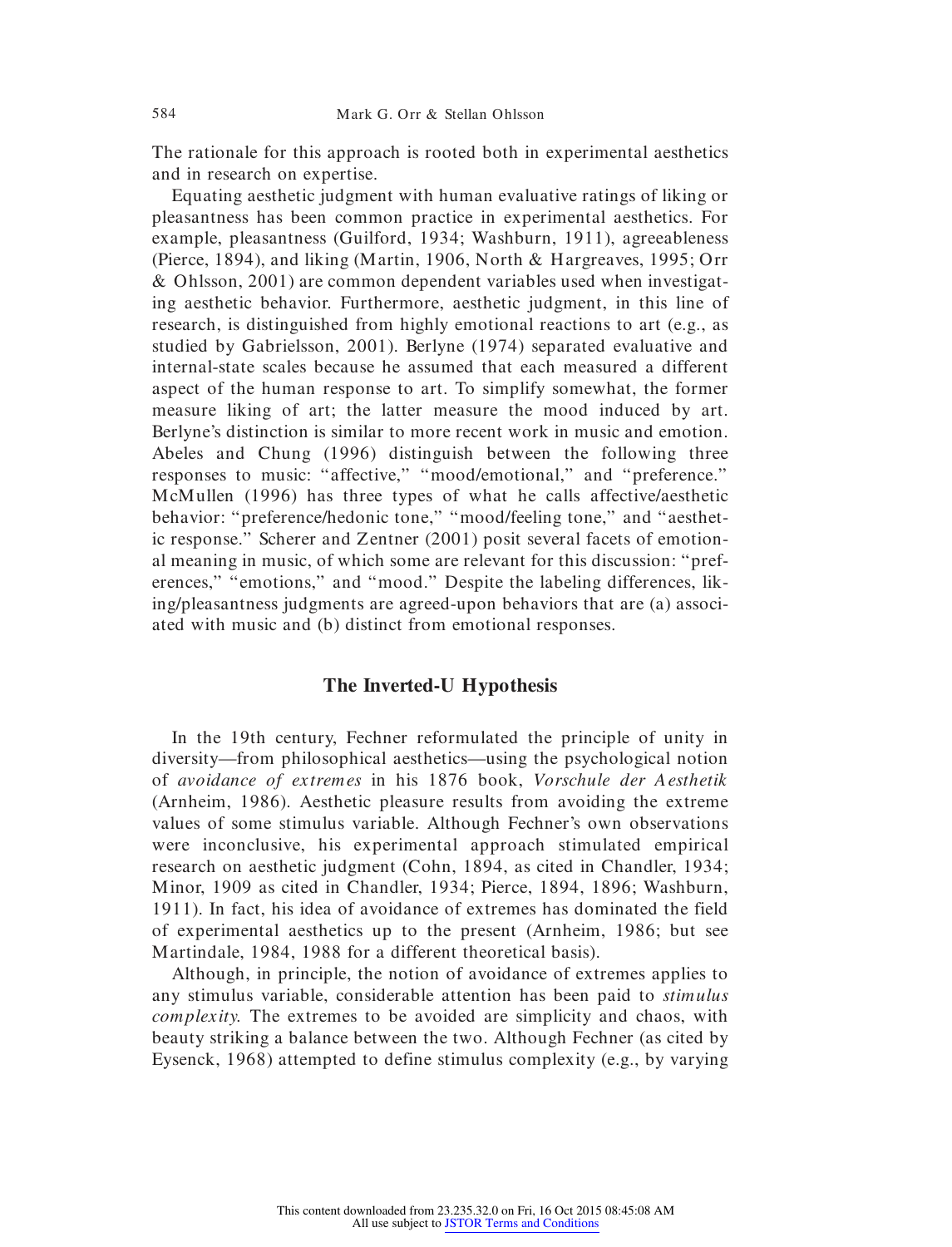the sides and angles of polygons), Birkhoff's (1933) work put stimulus complexity at the forefront of empirical aesthetics and served as the impetus for early research (e.g., Davis, 1936; Eysenck, 1941, 1942).

The principle of avoidance of extremes predicts that aesthetic response should vary with stimulus complexity as an inverted-U function. Both low and high levels of complexity generate low aesthetic responses; maximum liking occurs at intermediate complexity levels. This prediction is commonly referred to as the *inverted-U hypothesis* (e.g., Berlyne, 1971). The term refers both to an empirical regularity—that liking, when plotted as a function of complexity, exhibits an inverted-U function—and to the psychological mechanisms and processes that are hypothesized to generate aesthetic responses.

The empirical literature supports the existence of an inverted-U relation between liking and complexity for both real and artificial stimuli (Berlyne, 1974; Crozier, 1974; Dorfman, 1965; Dorfman & McKenna, 1966; Eckblad, 1963, 1964; Heyduk, 1975; Kamman, 1966; McMullen & Arnold, 1976; Munsinger & Kessen, 1964; North & Hargreaves, 1995, 1996a, 1996b; Radocy, 1982; Rump, 1968; Vitz, 1966a, 1966b; Walker, 1980; Wohlwill, 1968). However, the support is not unanimous. The relationship between complexity and liking has been found to be positive-linear (e.g., Day, 1967; Walker, 1980) or negative linear (Smith & Melara, 1990). Our own work found evidence for an inverted-U relation only for bluegrass improvisations and not for jazz improvisations (Orr & Ohlsson, 2001). Despite these inconsistencies, the inverted-U hypothesis is widely accepted (North & Hargreaves, 1995, 1996a).

### **The Inverted-U Hypothesis and Expertise**

The prevailing conception in experimental aesthetics is that increased experience reduces perceived complexity and thereby shifts the apex of the inverted-U function toward greater complexity (e.g., Berlyne, 1971; Davies, 1978; Dember & Earl, 1957; Munsinger & Kessen, 1964; North & Hargreaves, 1995; Walker, 1980). A tentative prediction, then, is that the shape of the relation should be invariant across levels of expertise. However, the prediction is somewhat more complicated, as is explained next.

The prediction of the effects of increased experience on the complexity/liking relationship depend on whether the independent variable is either objective or perceived complexity. An example of the former is the use of information-theoretic variables such as uncertainty and redundancy (e.g., Vitz, 1964). An example of the latter is using verbal ratings of perceived complexity (e.g., North & Hargreaves, 1995; Orr &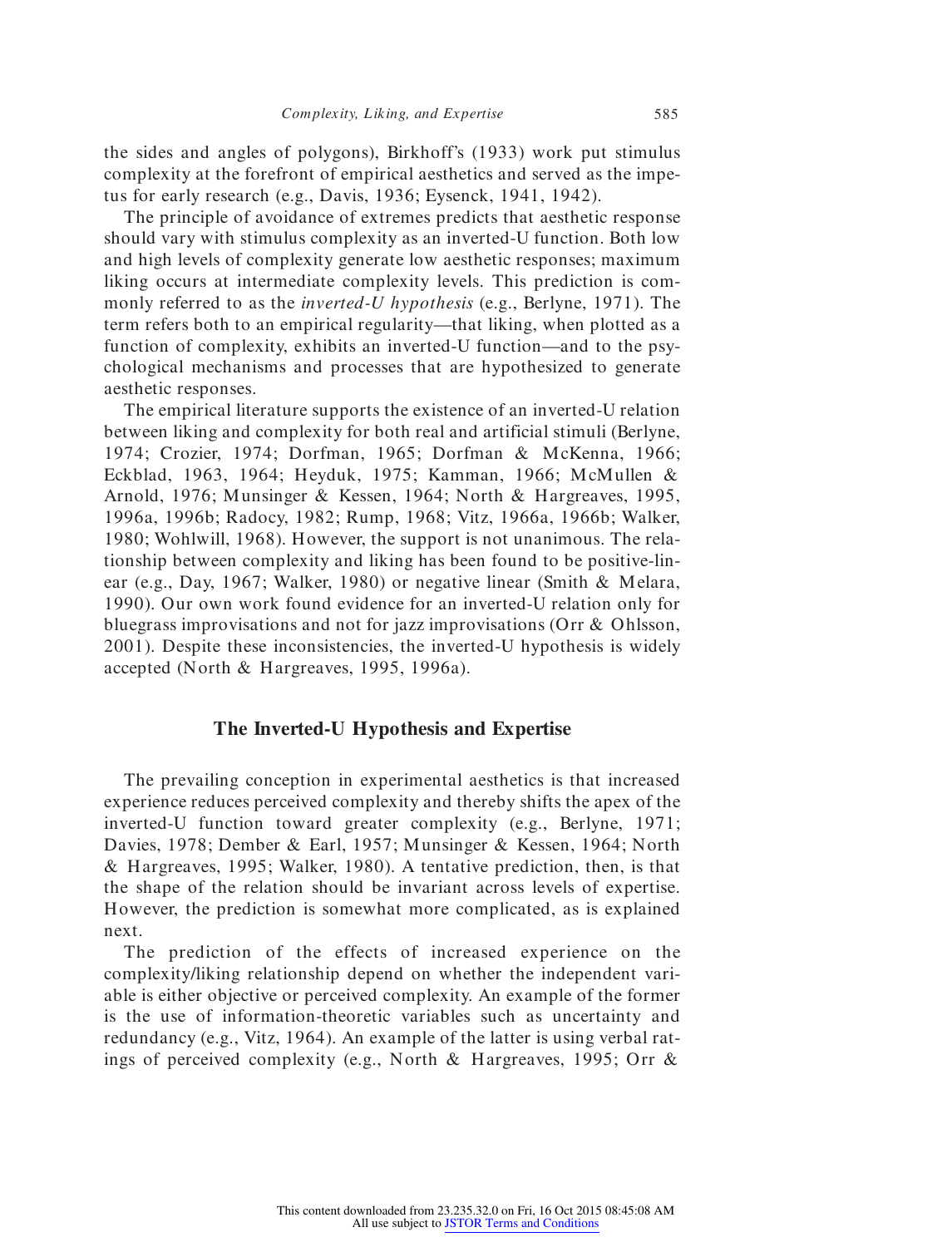Ohlsson, 2001). If an objective complexity measure is used as the independent variable, then the complexity of the stimuli themselves does not change as a function of expertise in terms of how complexity is measured. Consequently, when liking is plotted as a function of an objective complexity measure, increased experience is predicted to displace the inverted-U curve toward the right, in the direction of higher complexity levels (Figure 1a).

In contrast, if a perceived complexity measure is used as the independent variable, then it is predicted that the complexity of the stimuli will become less as a function of expertise (again, in terms of how complexity is measured). Therefore, when liking is plotted as a function of perceived complexity, each individual point in the plot of the complexity/liking relation is predicted to be displaced to the left, toward lower complexity, as expertise increases. Furthermore, the inverted-U hypothesis predicts that optimal liking remains at a moderate level of perceived complexity for all levels of expertise. Thus, the effect of training should push individual stimuli leftward along the inverted-U curve and not push the whole curve leftward, toward a lower level of complexity (Figure 1b).

Only a handful of empirical studies have addressed the effect of experience and training on the shape of the inverted-U relation. Of the five studies we reviewed that employed an objective complexity measure, three supported the predicted right displacement of the inverted-U curve and two did not. Crozier (1974), Munsinger and Kessen (1964), and Smith and Melara (1990) found an increase in the preferred complexity for participants with greater levels of training. In contrast, Simon and Wohlwill (1968) and Vitz (1966a) did not find comparable differences between more and less trained individuals. The two studies we reviewed that used



**Fig. 1.** A comparison of the hypothetical relationships between liking and (a) objective complexity versus (b) perceived complexity.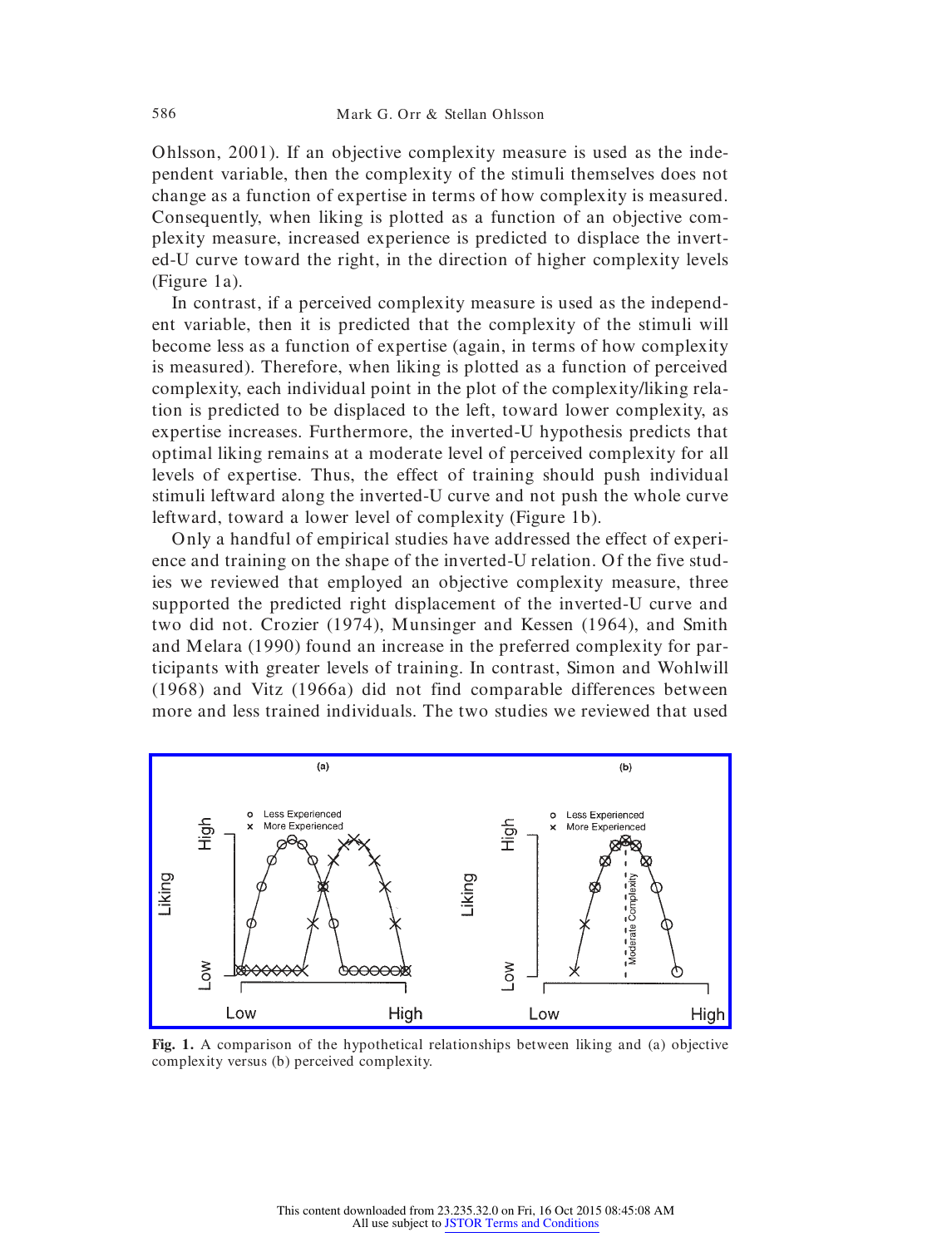a perceived complexity measure did not support the prediction of leftward displacement of individual stimuli along the inverted-U curve. Neither North and Hargreaves (1995) nor Sinclair (as reported in Walker, 1980) found that training displaced the individual stimulus units toward less complexity. In fact, North and Hargreaves found that music training displaced the inverted-U higher on the perceived complexity scale; this is the prediction for objective complexity, not for perceived complexity. Moreover, Sinclair found that law students preferred a moderate or higher complexity level for art drawings and that art students preferred a moderate complexity level.

Taken together, these studies do not give a clear picture of how expertise affects the liking/complexity relation. The problem lies in the fact that either high-level experts were not used as participants and/or real art objects/music were not used as stimuli. This article directly addresses these two problems, as is explained next in more detail.

# **Question and Approach**

The purpose of the study reported in this article was to clarify the relation between complexity and liking for experts in music. The question under investigation was whether the shape of the relation between complexity and liking approximates an inverted-U relation for experts.

Four methodological issues must be solved to investigate this question: (a) the ecological validity of the stimuli, (b) the procedure for manipulating complexity, (c) the choice of a predictor variable for liking, and (d) the level of expertise of the subjects. In the past, these methodological issues interacted to obscure the picture of the relationship between liking and complexity for experts listening to music. For example, some studies used true experts but not ecologically valid stimuli (e.g., Smith & Melara, 1990); some used ecologically valid stimuli, but not true experts (e.g., North & Hargreaves, 1995). Our responses to these four issues are as follows.

First, we used stimuli with high ecological validity for two reasons. The first reason is that it is easy to confound complexity and musicality. For example, Smith and Melara (1990) used variants of a simple nine-chord progression. They found a positive linear relationship between liking and what was called syntactic atypicality for the expert participants. However, their simplest stimuli were too simple to be perceived as music (e.g., I-V-I-IV-V-vi-IV-V-I, no inversions). Therefore, the experts might have preferred the more complex pieces because they approximated music whereas the simplest pieces did not. The problem of ecological validity was partly overcome by North and Hargreaves (1995), who used 30-second excerpts from popular music at various complexity levels. However, such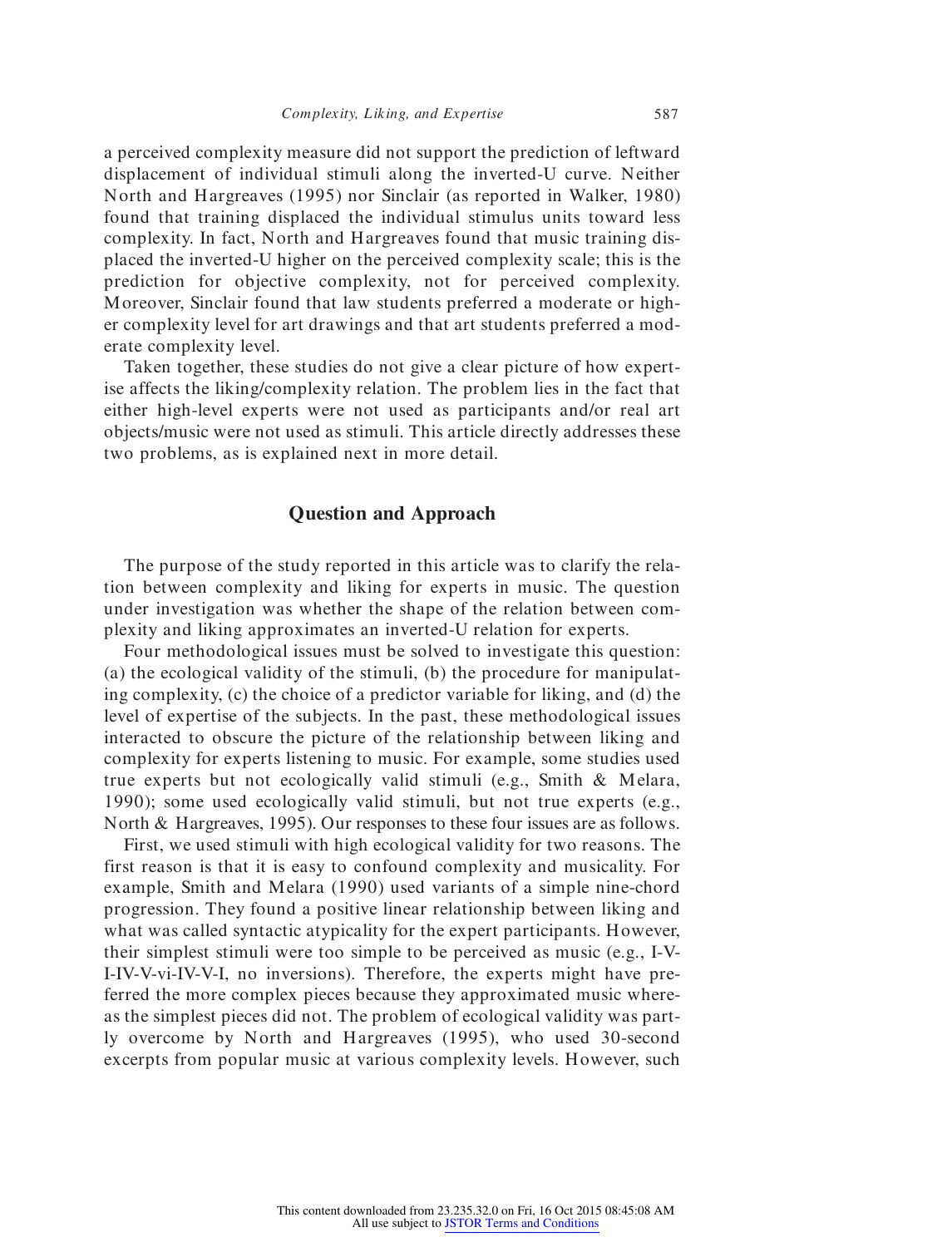excerpts do not have natural-sounding beginnings or endings. Furthermore, by using excerpts of popular music, North and Hargreaves may have confounded mere exposure effects (Moreland & Zajonc, 1976; Zajonc, 1968) with complexity. The second reason to use ecologically valid stimuli is that the expertise literature claims that the effects of training are highly specific to the particular domain (musical style) in which training occurs (e.g., Chi, Glaser & Farr, 1988; Ericsson & Smith, 1991). This excluded the use of artificial stimuli such as computer-generated tone sequences (Vitz, 1966a). To be able to assess the effects of training, we had to use musical stimuli that would engage the musical knowledge of our subjects.

In response to these observations, we employed two professional jazz and two professional bluegrass musicians to produce short improvisations that we used as stimuli in the study. By asking musicians to generate the stimuli, we ensured that the latter would be perceived as belonging to the relevant musical domain (bluegrass or jazz) by other musicians in those domains. This procedure also resulted in pieces of music with naturalsounding beginnings and endings.

Second, given that we chose to use improvisations as stimuli, we manipulated complexity by instructing the musicians who generated our stimuli to vary the complexity of their improvisations across five complexity levels. They were told to deliberately vary complexity across their improvisations while keeping the complexity within each improvisation relatively constant (for details of the procedure, see below). We chose to not formalize how the improvisers were supposed to vary complexity because such formalization might have endangered the ecological validity of the improvisations. This procedure relied on the judgments of those musicians who generated the stimuli, but provided a variation in complexity that was objective in the sense of being independent of the listeners in the study.

There are two types of independent variables used in this type of work: objective complexity and perceived complexity. This fact made our third methodological decision—choosing the independent variable for complexity—difficult because each type possesses desirable qualities. Objective complexity can be any manipulation in music. For example, using information theory in order to determine the selection, duration, and loudness of notes within a musical piece affords excellent control of stimulus complexity (see Vitz, 1966a). However, the use of information theory in this manner to explore the relationship between musical complexity and liking is limited because there is little similarity between the stimuli and actual music. Another way to use objective complexity is to vary melodic, harmonic, and rhythmic principles of music. For instance, Conley (1981) defined musical complexity as determined by the following musical dimensions: (a) regularity/irregularity of number of tones per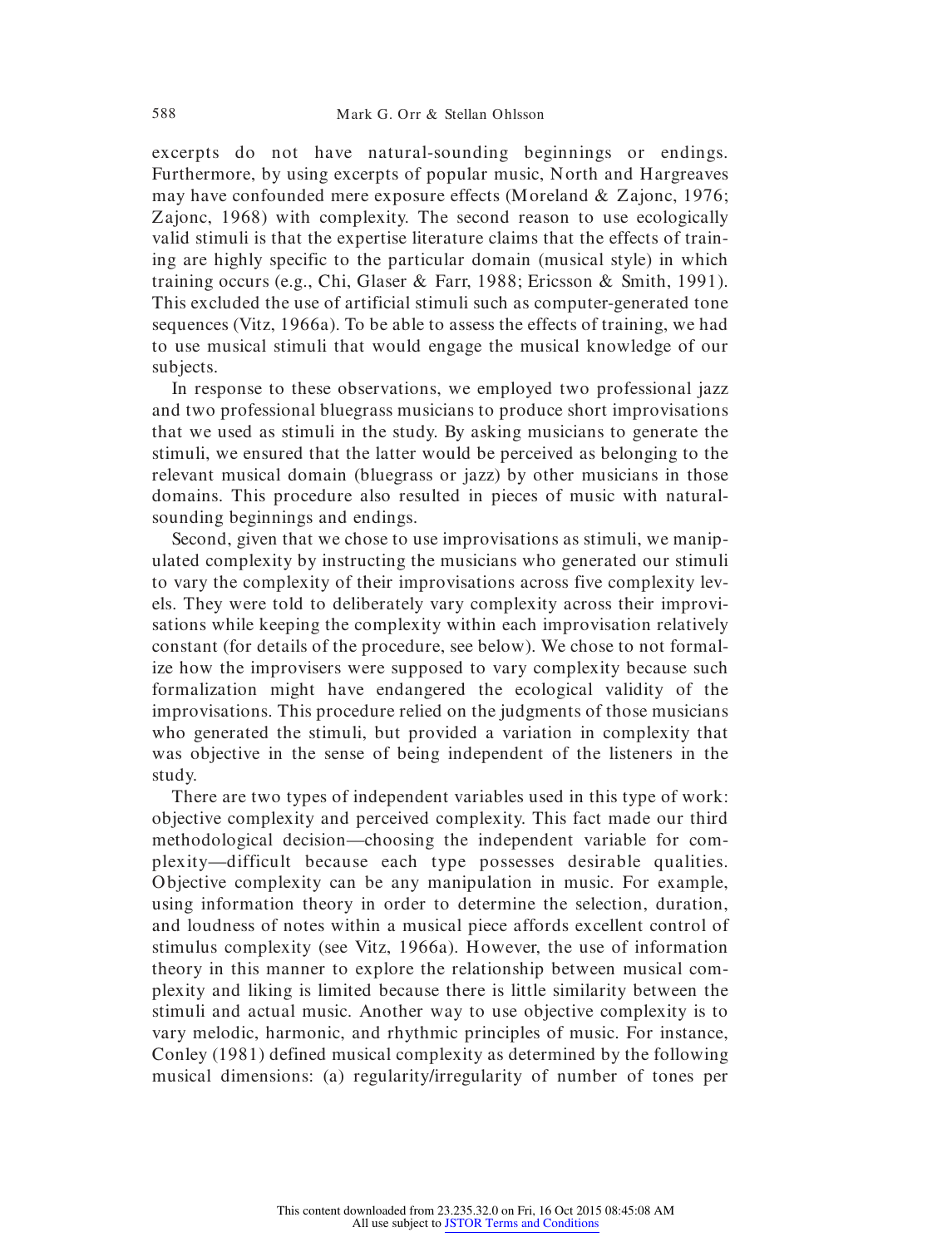chord, (b) number of independent parts, (c) number of different harmonies, (d) number of changes of harmony, (e) number of measures of tonic harmony, (f) number of measures of dominant harmony, (g) number of measures of nontonic/dominant harmony, (h) number of changes in rhythmic activity, (i) rate of rhythmic activity, and (j) duration. Others have used the same concept of varying musical dimensions to define objective musical complexity (Simon & Wohlwill, 1968; Smith & Melara, 1990). This process allows good control of stimulus complexity and results in stimuli with high ecological validity.

Perceived musical complexity is established by asking listeners to rate musical complexity after listening to a piece. Commonly, these ratings are collected by using Likert-like scales. Most often, a very brief or no description of what is meant by complexity is offered to the listeners before the ratings begin (Burke & Gridley, 1990; North & Hargreaves, 1995; Orr & Ohlsson, 2001; Radocy, 1982; Russell, 1982). This type of complexity measurement is desirable because it directly taps into how complex a piece of music sounds to the listener and can be used for any type of auditory stimulus.

For the present experiment, we choose perceived complexity as the independent variable because we take seriously the assumption that objective complexity measures are strongly correlated with perceived complexity measures (North & Hargreaves, 1995). Furthermore, with naturalistic stimuli such as ours, it would prove difficult to measure what objective factors contribute to complexity. The use of perceived complexity circumvents this problem.

Concerning our fourth methodological decision, we ensured that the participants in our study were true experts. The differences between novices, on the one hand, and music students and other subjects with limited expertise, on the other, might not be large enough to reveal behavioral differences with regards to the complexity/liking relationship. In fact, Smith and Melara (1990) found that the relationship between liking and transformation level (arguably a complexity manipulation) for undergraduate music majors was more similar to that for undergraduate nonmusic majors than that for graduate students in music and music professors. This suggests that the level of expertise is of crucial importance for the current work, as has been found in other domains of expertise (e.g., Gobet & Simon, 2000). In other words, a very high level of expertise should be incorporated to fully test the inverted-U hypothesis.

All of our expert participants had at least 10 years of musical training. This amount of training is consistent with how the expertise literature defines expertise (see Ericsson & Smith, 1991). Using years of training alone, however, is an inaccurate method of determining level of expertise. In fact, Ericsson, Krampe, and Tesch-Romer (1993) found that the number of cumulative practice hours is what differentiates very high levels of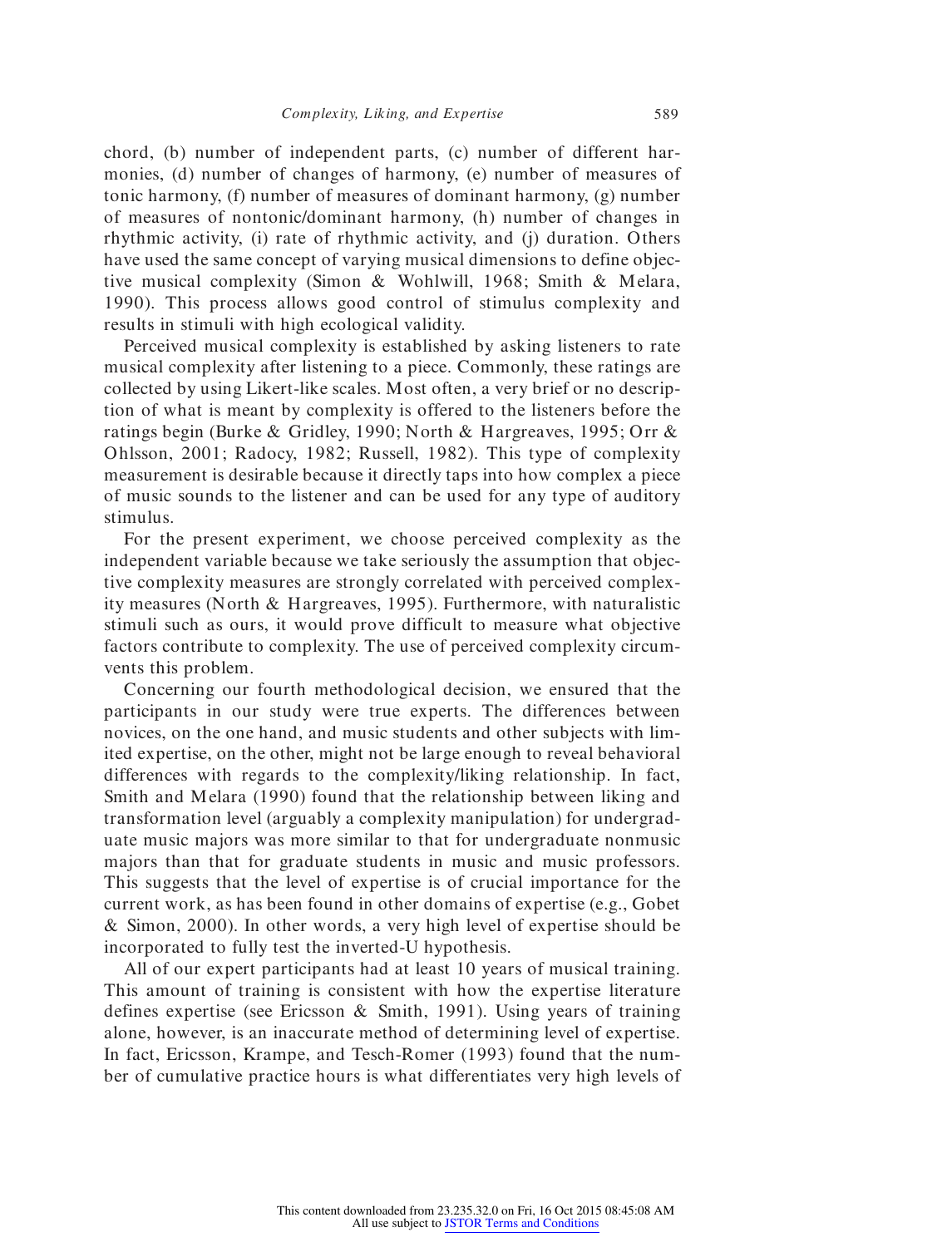performance from good levels of performance, not the number of years of training. Therefore, we ensured that all of our participants had worked as professional musicians, as either teachers or performers, for at least 5 years. Professional musicians typically are performing at or close to the maximum performance levels acquired by musicians. In other words, our sample of musicians is likely to be among those with the most accumulated practice within a reasonable geographic area.

#### **LINK TO PREVIOUS WORK**

The methods and analyses used in the current study are identical to those used in a previous study (Orr & Ohlsson, 2001, Experiment 1) that involved 64 undergraduate psychology subject-pool participants. This study found support for the inverted-U hypothesis for bluegrass improvisations, but not for jazz improvisations. This finding suggested that the inverted-U relation might hold only for some musical styles. Although the cohort contained nonmusicians and moderately experienced musicians, Orr and Ohlsson did not use musical experience as a factor in the analyses. Therefore, in addition to collecting data on experts, the current study reintroduces the Orr and Ohlsson data in two ways. First, we split the undergraduate data set into two groups: nonmusicians and moderately trained musicians. By comparing the experts in the current study with nonmusicians and moderately trained musicians from the previous study, we will reveal how increasing expertise affects the complexity/liking relationship, albeit in a provisional manner. Second, we analyzed the full data set from the previous study (collapsing across the musical experience groups) in a novel way that has not previously been published. This method will be discussed in detail in the Methods and Results sections. Not all analyses in the current study included re-analysis of the undergraduate participants from Orr and Ohlsson.

# **Experiment**

#### **METHOD**

#### **Participants**

Twelve professional jazz musicians and 10 professional bluegrass musicians participated as the expert listeners in this experiment. Their mean (*SD*) number of years of musical training was 28.4 (9.1) for the jazz musicians and 32.8 (9.6) for the bluegrass musicians. From Orr and Ohlsson (2001, Experiment 1), a no-training (*n* = 26) and a moderate training  $(n = 18)$  group were selected from the original 64 undergraduate participants by use of a musical experience index created from a musical experience questionnaire (this training analysis was not reported in Orr & Ohlsson, 2001). This index was based on the following five factors (*M* [*SD*] for the moderate-training group is in parentheses where appropri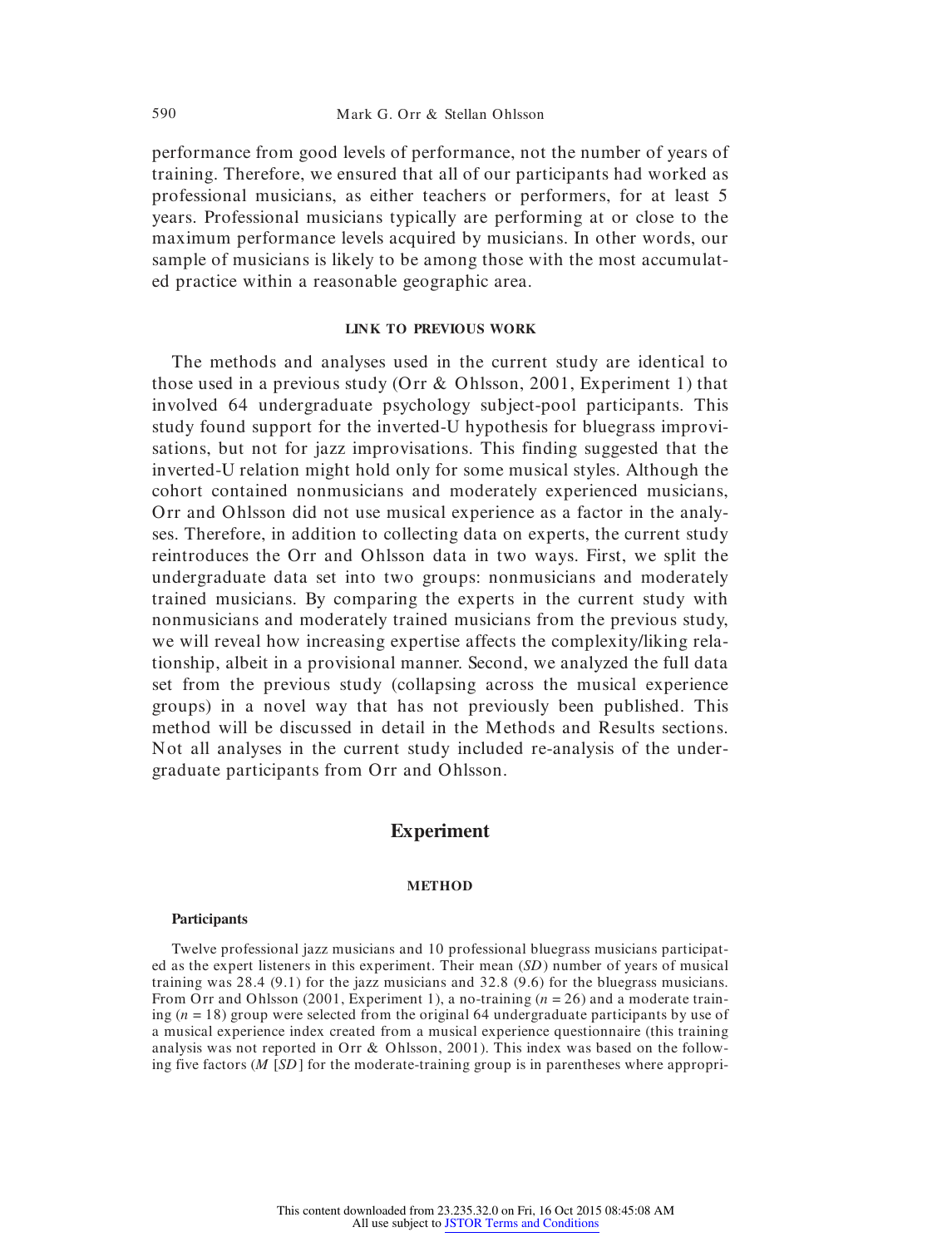ate; the no-training group had zero on the numerical factors and "no" on the categorical factors): initial age of musical training (7.7 [2.3] years), length of musical training (9.7 [4.1] years), whether musical training was presently ongoing (78 % yes), hours of practice per week (7.6 [5.4]), and whether musical training was ever undertaken (yes). These participants were drawn from the psychology subject pool at the University of Illinois at Chicago. In addition, for one of the analyses it was useful to include all 64 participants from Orr and Ohlsson (see the Regression Analysis Critique section below).

#### **Materials**

Two professional jazz musicians each created 20 short (30–40 s long) jazz improvisations and two professional bluegrass musicians each created 20 short bluegrass improvisations, for a total of 80 improvisations. These musicians did not participate as listeners. The musicians improvised while listening to chord progressions over headphones. The use of headphones allowed us to record the improvisations without also recording the chord progressions.

The musicians were instructed to make each improvisation match one of five complexity levels (*performer complexity*). Level 1—low complexity—was defined as "predictable, simple and uniform," whereas Level 5—high complexity—was defined as "unpredictable, surprising and erratic" (these terms were borrowed from North & Hargreaves, 1995). Each musician created 20 improvisations in two separate sessions. The first session served as practice. Only the improvisations recorded during the second session were used as stimuli. The 40 jazz improvisations were placed in two random sequences, referred to as Jazz A and Jazz B, with a 10-s pause after each improvisation. Similarly, the 40 bluegrass improvisations were placed in two random sequences, Bluegrass A and Bluegrass B.

#### **Procedure**

All participants heard two sequences of improvisations, one from each style (either Jazz A or Jazz B and either Bluegrass A or Bluegrass B), in each of two sessions 1 week apart. The sequences were counterbalanced across participants, so that approximately half the participants listened to either sequence (A or B) within each musical style. Each participant encountered the same two sequences, in the same order, in both sessions (e.g., Jazz B and Bluegrass B in both Sessions 1 and 2). As practice, participants rated liking or complexity for three improvisations at performer complexity Levels 1, 5, and 3 (in that order), without feedback, before each session.

Approximately half of the participants rated jazz improvisations in the first half of each session and bluegrass improvisations in the second half; the other half rated these styles in the opposite order. The participants were allowed a 3- to 5-minute break between musical styles (e.g., between Jazz A and Bluegrass B).

In each session, the listeners rated each improvisation for either complexity or liking during the 10-s pause between successive improvisations. The listeners rated complexity on a seven-point scale where the anchors were equal to the performer complexity anchors. Liking was also rated on a seven-point scale. Level 1—low liking—was defined as "do not like at all" and Level 7—high liking—was defined as "like very much." (See Appendix for detailed liking and complexity rating instructions.) The effects of the participants' assumptions about the relationship between complexity and liking (Sluckin, Hargreaves,  $\&$ Colman, 1983) were controlled for by counterbalancing the order of the rating tasks. Approximately half of the participants rated complexity in their first session and liking in their second session; the other half performed these rating tasks in the opposite order.

At the end of the second session, the participants completed a musical background questionnaire.

#### **Examples of Stimuli**

Figures 2 through 7 present representative examples of the range of complexity produced by the improvisers. Figures 2, 3, and 4 represent the most simple, median, and most complex jazz improvisations, respectively, as rated by the expert musicians (collapsing across both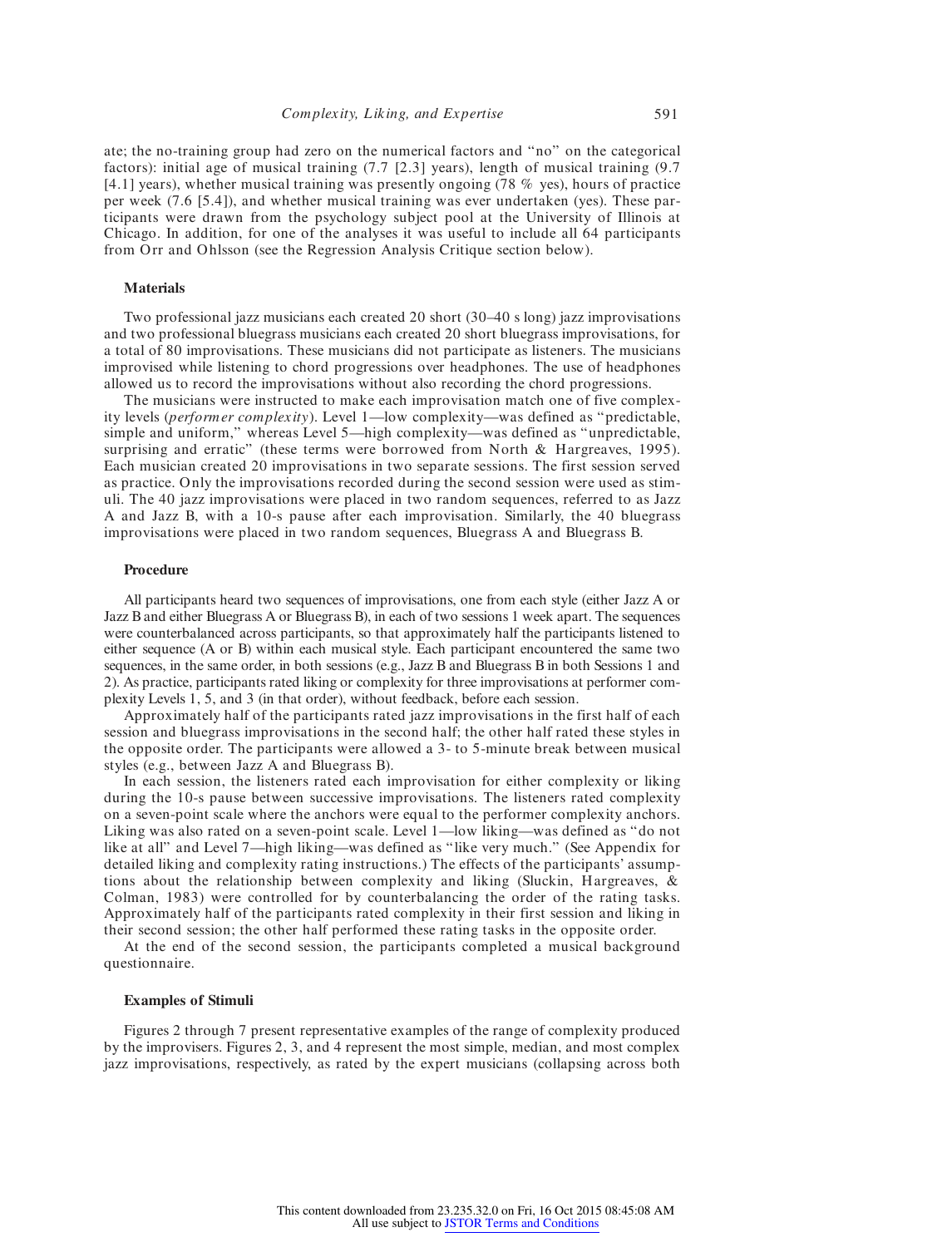

**Fig. 2.** The simplest jazz improvisation as rated by the jazz and bluegrass musicians. The mean complexity value was 2.5.

expert groups). Figures 5, 6, and 7 represent the same for the bluegrass improvisations. Because there was an even number of improvisations for each musical style, two improvisations served as candidate medians. We chose one of these at random for each musical style.

#### **RESULTS**

## **Complexity Judgments**

To ensure that the performer complexity manipulation worked, we analyzed perceived complexity as a function of performer complexity. Perceived complexity should increase as performer complexity increases. Each analysis was conducted separately for the jazz and bluegrass improvisations and included both undergraduate groups (no-training and moderate training) and the two expert groups.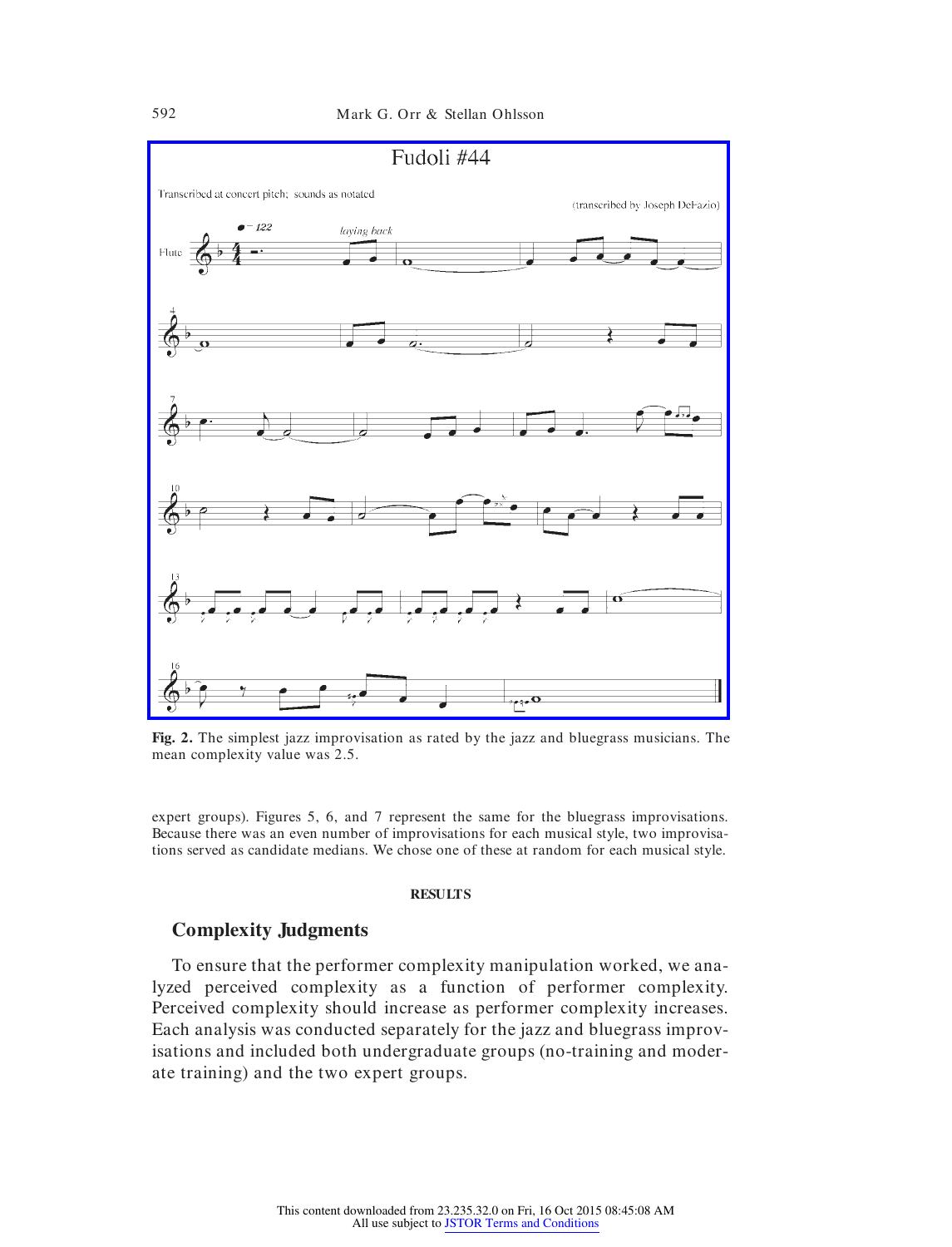

**Fig. 3.** The median (complexity) jazz improvisation as rated by the jazz and bluegrass musicians. The mean complexity value was 4.4.

## *Jazz Improvisations*

A two-way  $(4 \times 5)$  mixed analysis of variance (Expertise  $\times$  Performer complexity) indicated that the four groups were not different in their overall perceived complexity ratings of the jazz excerpts,  $F(3, 62) = 1.19$ , *ns*,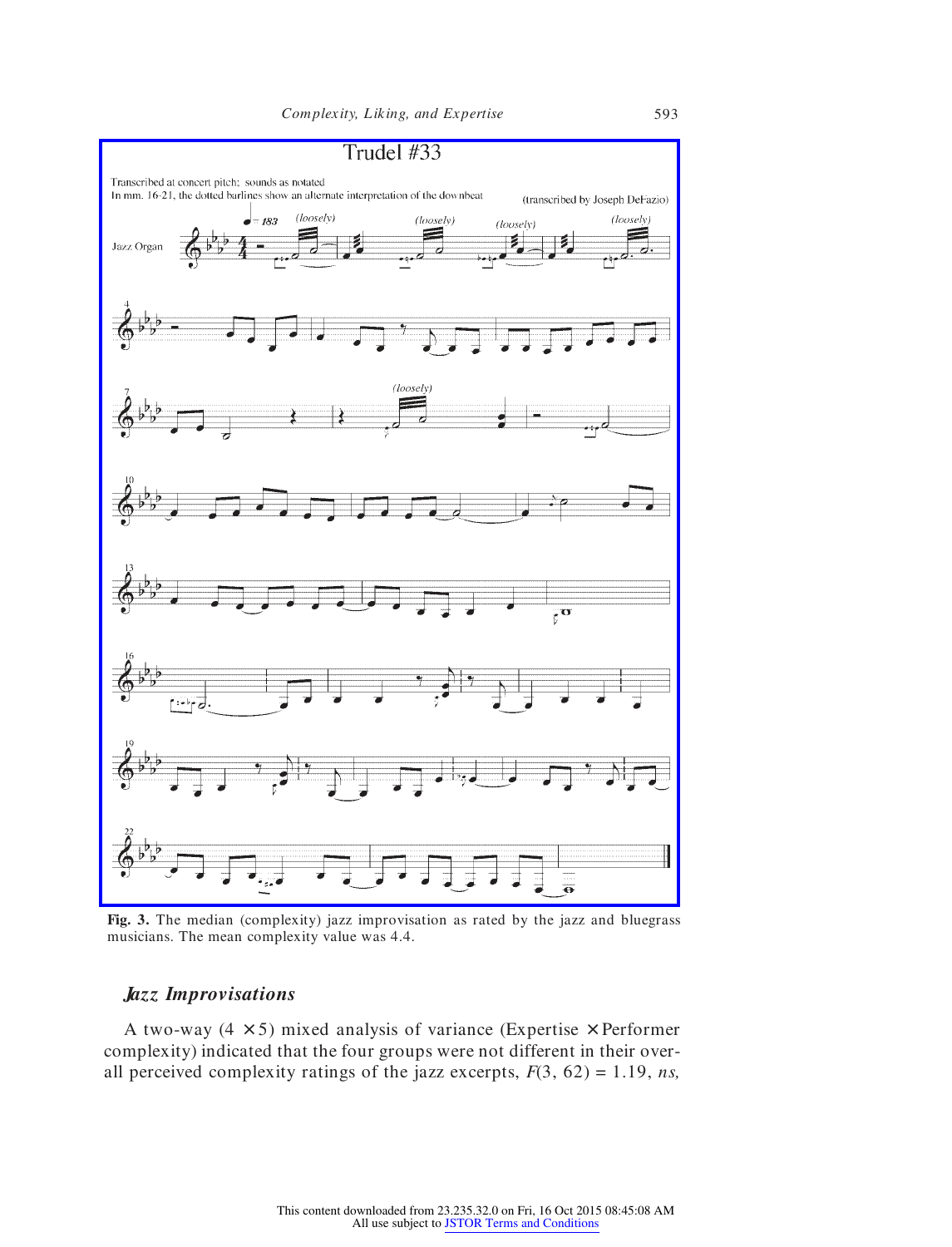

**Fig. 4.** The most complex jazz improvisation as rated by the jazz and bluegrass musicians. The mean complexity value was 6.6.

*MSE* = 1.95. Collapsed across expertise, the increase in performer complexity was perceived,  $F(4, 248) = 202.49$ ,  $p \le .001$ ,  $MSE = 0.25$ . These main effects were qualified by a reliable expertise by performer complexity interaction,  $F(12, 248) = 3.71$ ,  $p \le .001$ ,  $MSE = 0.25$ . Figure 8 shows the mean perceived complexity by performer complexity for all groups.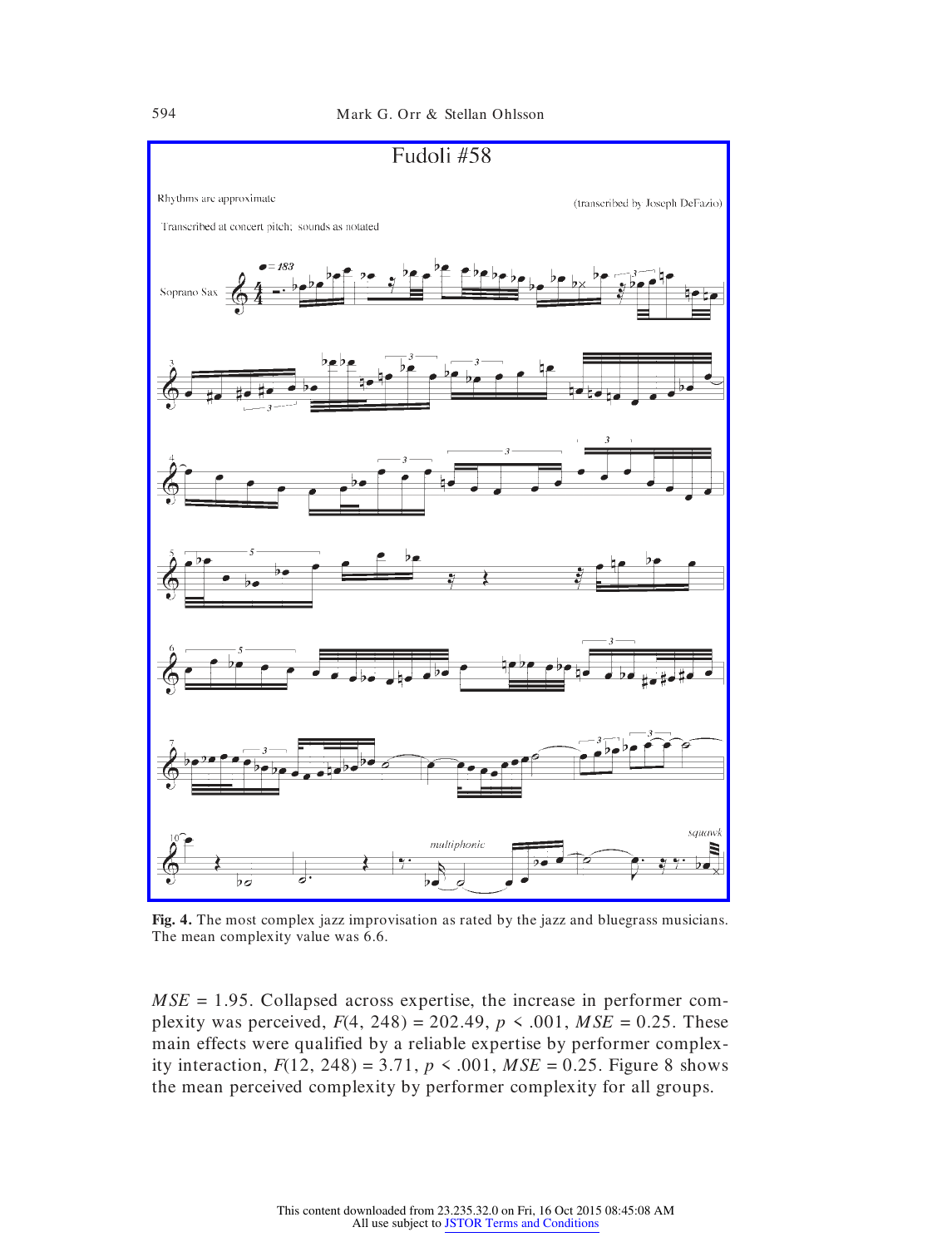

**Fig. 4.** (Continued)



**Fig. 5.** The simplest bluegrass improvisation as rated by the jazz and bluegrass musicians. The mean complexity value was 1.1.

# *Bluegrass Improvisations*

A two-way  $(4 \times 5)$  mixed analysis of variance (expertise  $\times$  performer complexity) indicated that the four groups were different in their overall perceived complexity ratings of the bluegrass excerpts,  $F(3, 62) = 5.13$ ,  $p \le$ .01, *MSE* = 1.96. Collapsed across expertise, the increase in performer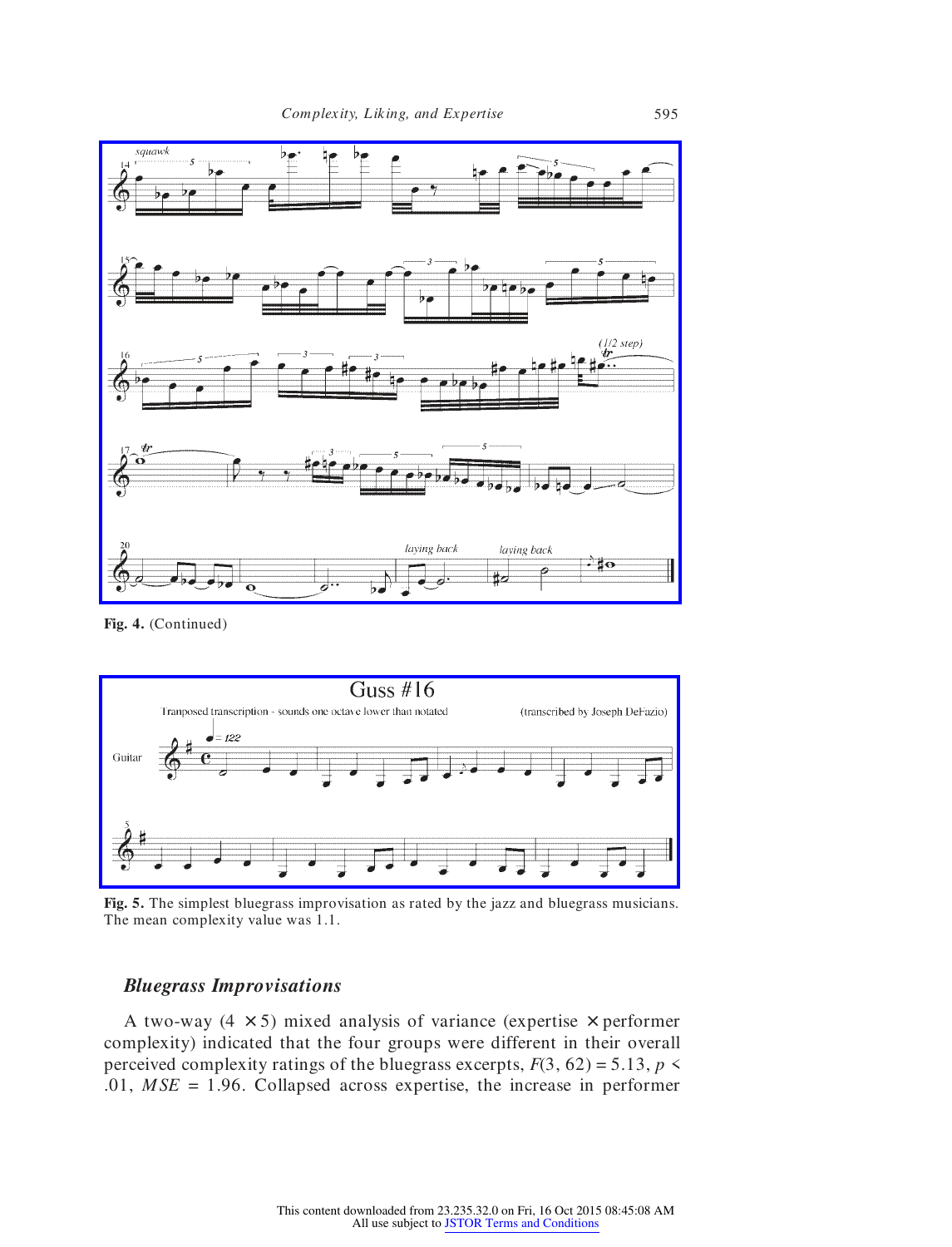

**Fig. 6.** The median (complexity) bluegrass improvisation as rated by the jazz and bluegrass musicians. The mean complexity value was 3.2.

complexity was perceived,  $F(4, 248) = 161.55$ ,  $p \le .001$ ,  $MSE = 0.29$ . These main effects were qualified by a reliable expertise by performer complexity interaction,  $F(12, 248) = 2.49$ ,  $p < .01$ ,  $MSE = 0.29$ . Figure 8 shows the mean perceived complexity by performer complexity for each group.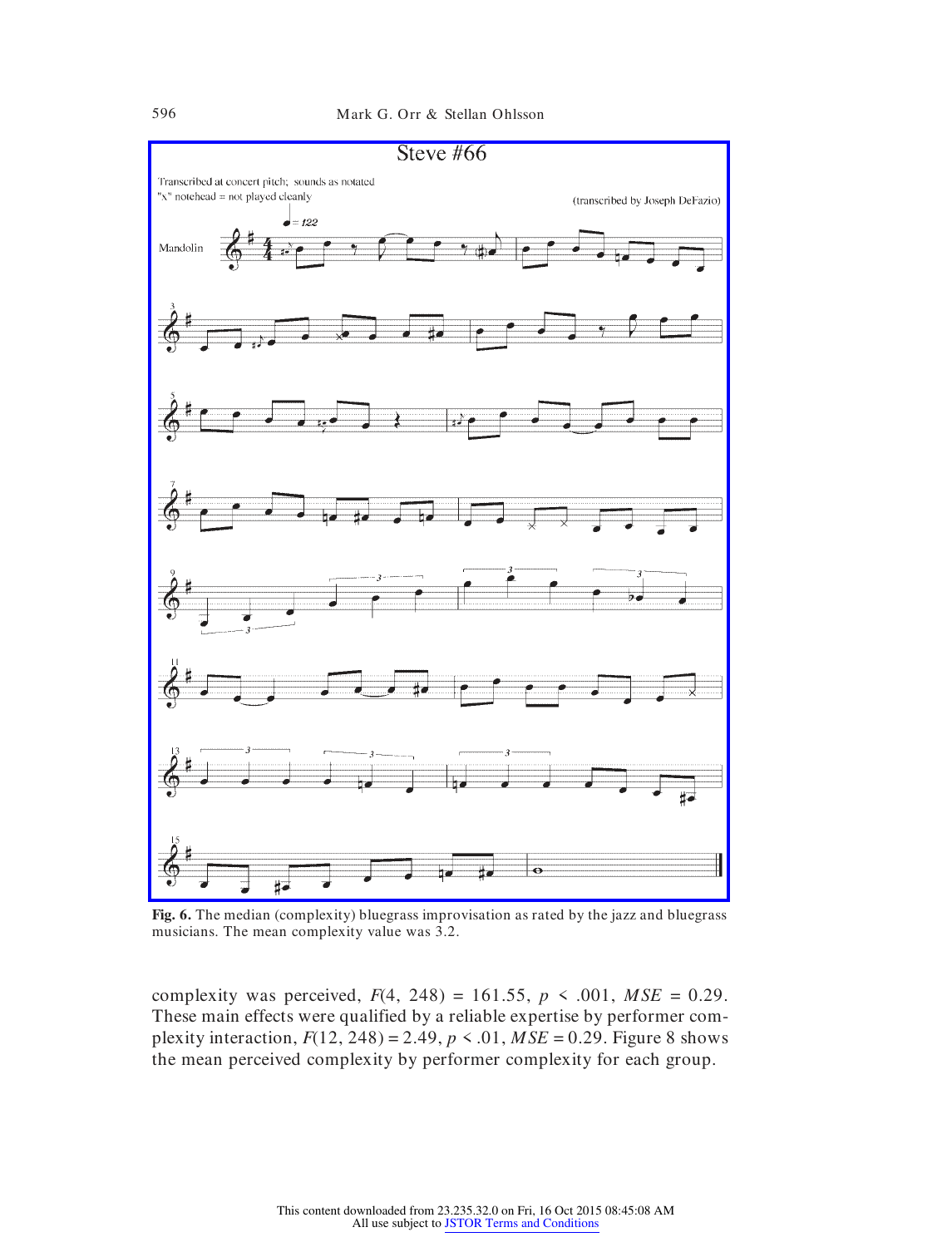

**Fig. 7.** The most complex bluegrass improvisation as rated by the jazz and bluegrass musicians. The mean complexity value was 5.6.

It is clear that the performer complexity manipulation worked, both for the jazz and bluegrass improvisations. Follow-up analyses were not undertaken because comparisons between groups are not clearly interpretable because of the lack of a common anchor among the groups.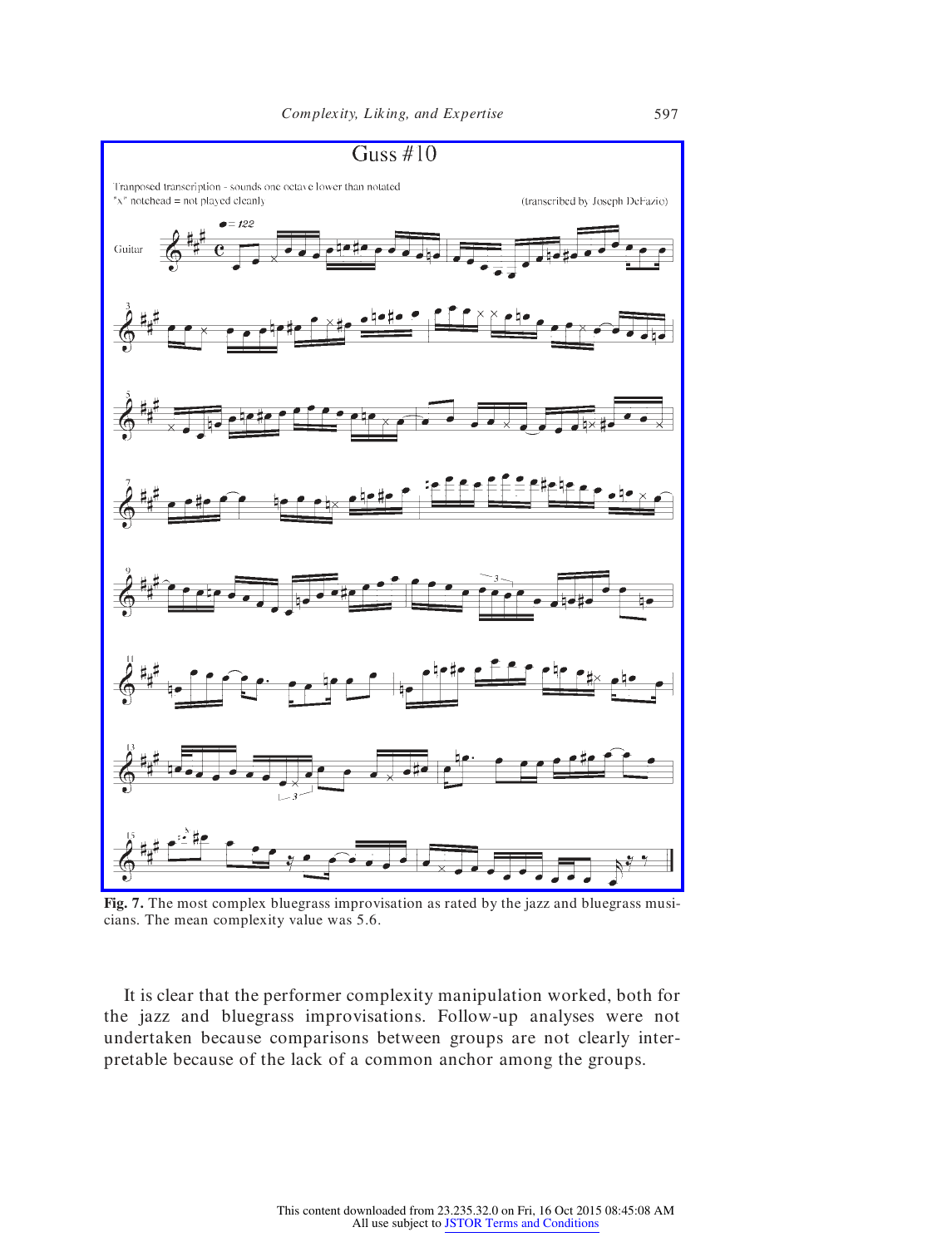

**Fig. 8.** Mean perceived complexity as a function of performer complexity for no-training undergraduates, moderate-training undergraduates, jazz musicians, and bluegrass musicians for both the jazz improvisations and bluegrass improvisations.

# **Liking as a Function of Complexity**

In order to determine how musical training affects the relationship between complexity and liking, the mean liking rating for each improvisation was regressed onto the mean complexity rating for that improvisation. These analyses were performed separately for the jazz and bluegrass improvisations. In addition, the no-training and moderate-training groups from Orr and Ohlsson (2001) were included in these analyses.

We used the following two criteria to define an inverted-U shaped relationship between complexity and liking. First, the regression analysis must indicate that the quadratic component was a better fit statistically than was the linear component (in an inverted-U shape). The linear equation was interpreted as the correct interpretation when (a) it was statistically reliable, and (b) the quadratic equation did not explain more variance than did the linear equation, as tested by the statistical increment to *R* 2 test (Stimson, Carmines, & Zeller, 1981). The quadratic equation was interpreted as the correct interpretation when (a) it was statistically reliable, and (b) the quadratic equation explained more variance than the linear equation explained, as tested by the statistical increment to  $R<sup>2</sup>$  test. Notice that both the quadratic and linear equations might be statistically significant for the same data set. However, this does not imply that both interpretations are supported. The increment to  $R<sup>2</sup>$  test determines which one should be interpreted as correct (Stimson et al., 1981). For each figure that accompanies each regression analysis, the regression line represents the best-fitting line according to the criteria just listed. Second, for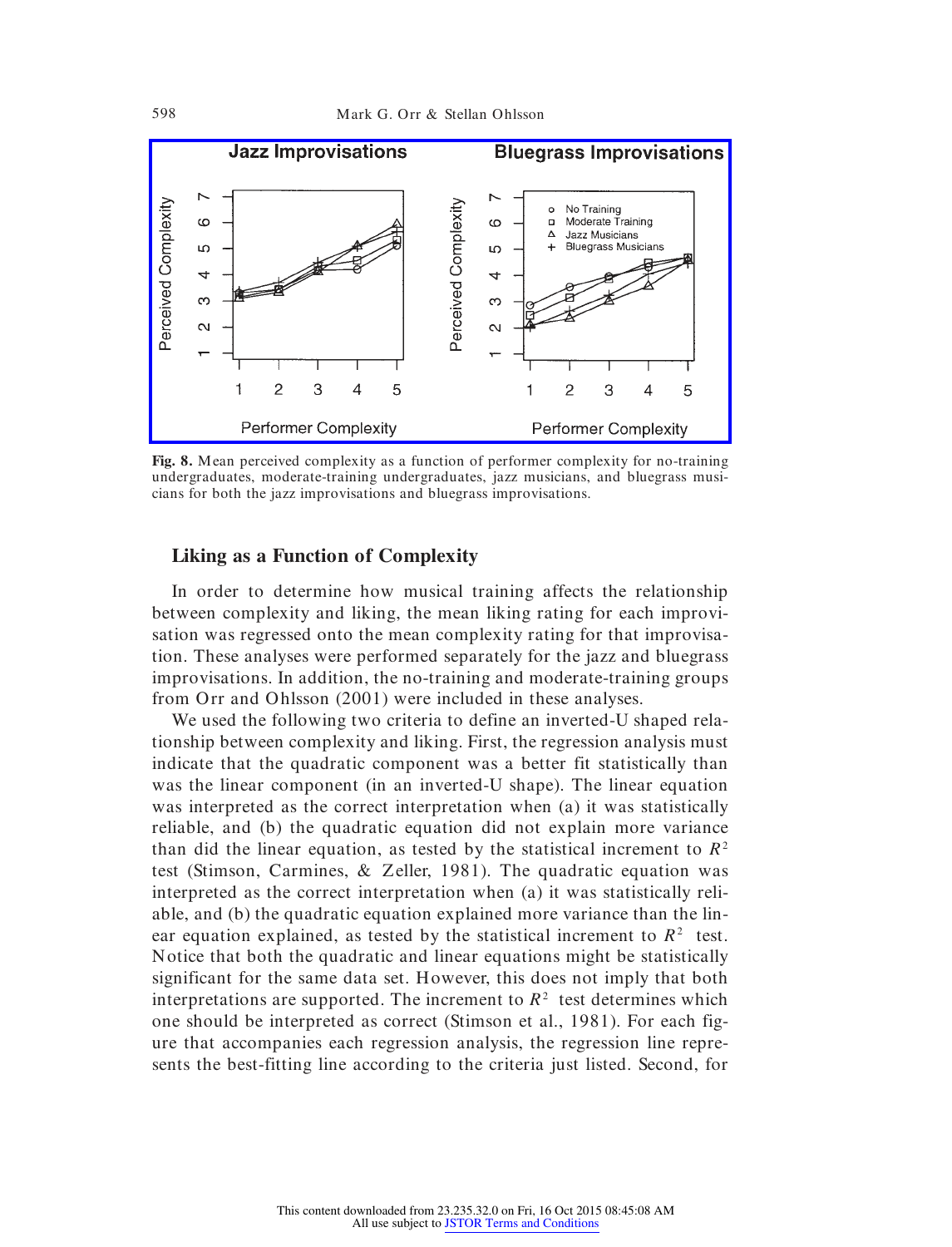cases in which the quadratic component (inverted-U shape) was considered a better fit, the improvisations that exist above and below the apex of the equation will be separated into two groups. The correlation analyses between complexity and liking for each subset of improvisations (below and above the apex) will either support or reject an inverted-U relation between complexity and liking (henceforth, *apex-correlation analysis*). To support an inverted-U interpretation, the correlations should be positive to the left of the apex and negative to the right of the apex.

The validity of these regression analyses is questionable because of the low number of data points (40 improvisations for each musical style). Therefore, in addition to the regression and apex-correlation analyses described above, a subsampling procedure was implemented in which a randomly selected subsample of 37 improvisations served as the basis for both a regression and apex-correlation analysis. The subsampling procedure was conducted 100 times, with replacement, for each of the four groups. The logic for this subsampling is similar to that of the bootstrap (see Efron & Tibshirani, 1993 for the bootstrap) in that we are interested in getting an estimate of accuracy of the data. Typically, the bootstrap is used to get estimates of standard error; however, we are using subsampling as a way to test the accuracy of the shape and strength of the liking/complexity relation.

Interpretation of the resampling analyses is problematic because of the difficultly in justifying the removal of any of the data points. Each data point represents an individual improvisation, not an individual participant's score on a variable. We do not consider removing any of the improvisations as valid because they were developed in a controlled manner for the aims of this study. So, the resampling analyses are included to ease some readers' qualms about the low number of data points. However, we will use the full regression analyses (with 40 improvisations) as the bases for our claims.

### *Jazz Improvisations*

The mean liking ratings for each improvisation were regressed onto the mean complexity ratings. The results are shown in Table 1 and Figure 9. Table 1 provides the *R* <sup>2</sup> and *F* values for both the linear and quadratic equations; the interpretation of the regression analyses (based on the criteria listed earlier); and the apex value and apex-correlation analysis for analyses in which the quadratic equation explained more variance than the linear equation explained.

Only the undergraduates indicated a reliable relation between liking and complexity. The no-training group showed a reliable quadratic relation. Only two data points were to the left of the apex, therefore nullifying the correlation analysis for these data points. A reliable negative rela-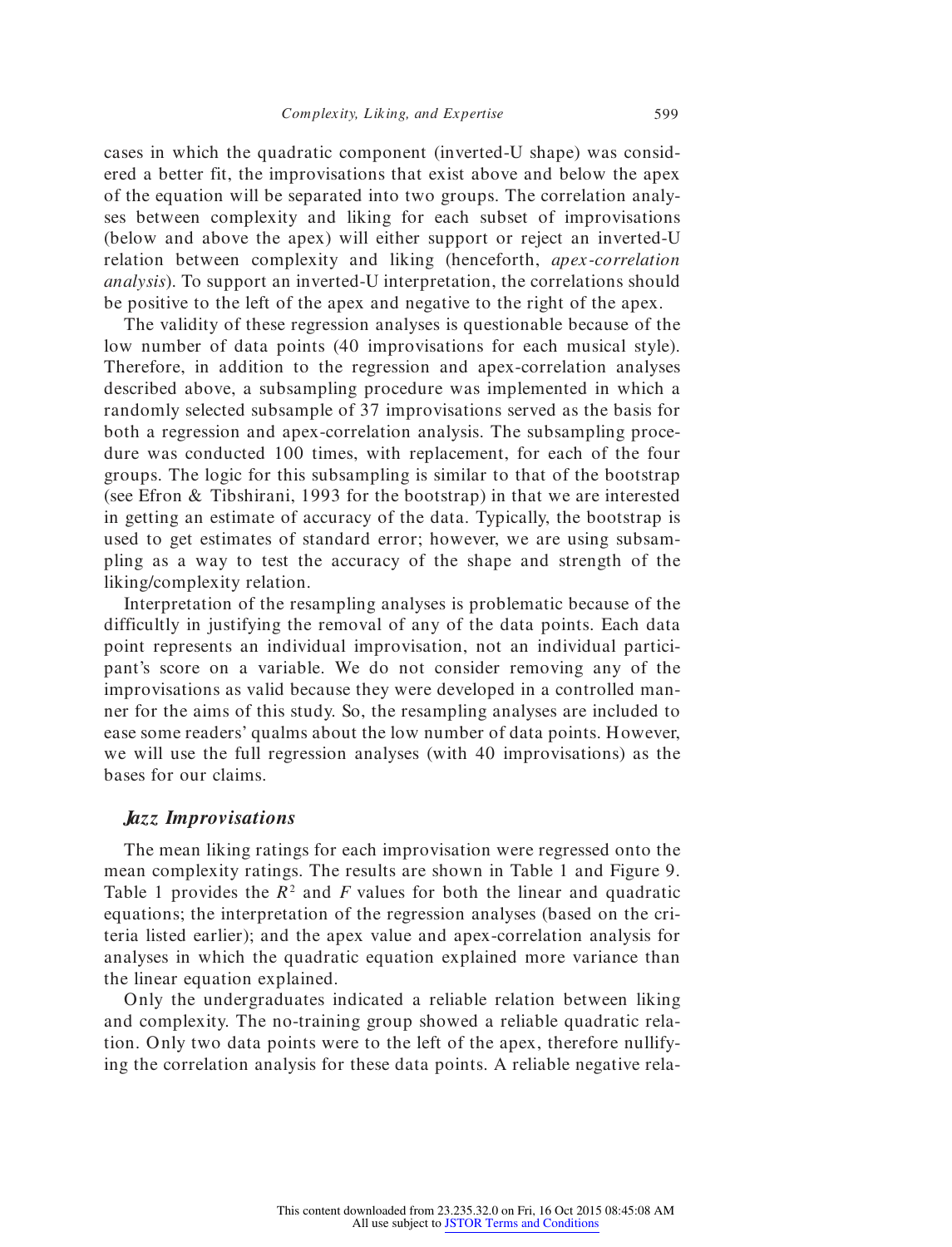|                          |                         |             | ិ                      |           |                             |           |             |           |
|--------------------------|-------------------------|-------------|------------------------|-----------|-----------------------------|-----------|-------------|-----------|
|                          |                         |             |                        |           |                             | Apex      | Correlation |           |
| Group                    | $R^2$ <sub>linear</sub> | F<br>linear | $\mathbb{R}^2$<br>quad | F<br>quad | <b>Interpretation Value</b> |           | Left Leg    | Right Leg |
| Jazz Improvisations      |                         |             |                        |           |                             |           |             |           |
| No training              | $.56*$                  | 47.79       | $.66*$                 | 35.55     | Quadratic                   | 2.75      | ΝI          | $-.83*$   |
| Training                 | $.28*$                  | 14.63       | $.33*$                 | 8.99      | Linear                      | <b>NR</b> | <b>NR</b>   | <b>NR</b> |
| Jazz musicians           | .06                     | 2.33        | .15                    | 3.31      | No relation                 | <b>NR</b> | <b>NR</b>   | <b>NR</b> |
| Bluegrass musicians      | .04                     | 1.48        | .11                    | 2.22      | No relation                 | NR        | <b>NR</b>   | <b>NR</b> |
| Bluegrass Improvisations |                         |             |                        |           |                             |           |             |           |
| No training              | $.41*$                  | 26.42       | $.51*$                 | 19.01     | Quadratic                   | 2.69      | $-.48$      | $-.74*$   |
| Training                 | .01                     | 0.30        | $.27*$                 | 6.87      | Quadratic                   | 3.5       | $.55*$      | $-.46*$   |
| Jazz musicians           | .09                     | 3.52        | .13                    | 2.67      | No relation                 | <b>NR</b> | <b>NR</b>   | <b>NR</b> |
| Bluegrass musicians      | $.37*$                  | 22.19       | $.37*$                 | 11.00     | Linear                      | ΝR        | <b>NR</b>   | <b>NR</b> |
|                          |                         |             |                        |           |                             |           |             |           |

TABLE 1 **Summary of Liking/Complexity Regression Analyses**

NOTE—Degrees of freedom for linear and quadratic regression analyses were (1,38) and (2,37), respectively.  $*_{p}$  < .05.

Boldface type highlights the  $R^2$  of the interpreted line.

NI indicates not interpreted; NR indicates this cell is not relevant for the analysis.



**Fig. 9.** Mean liking regressed onto mean complexity for the jazz improvisations for the notraining undergraduates, moderate-training undergraduates, jazz musicians, and bluegrass musicians.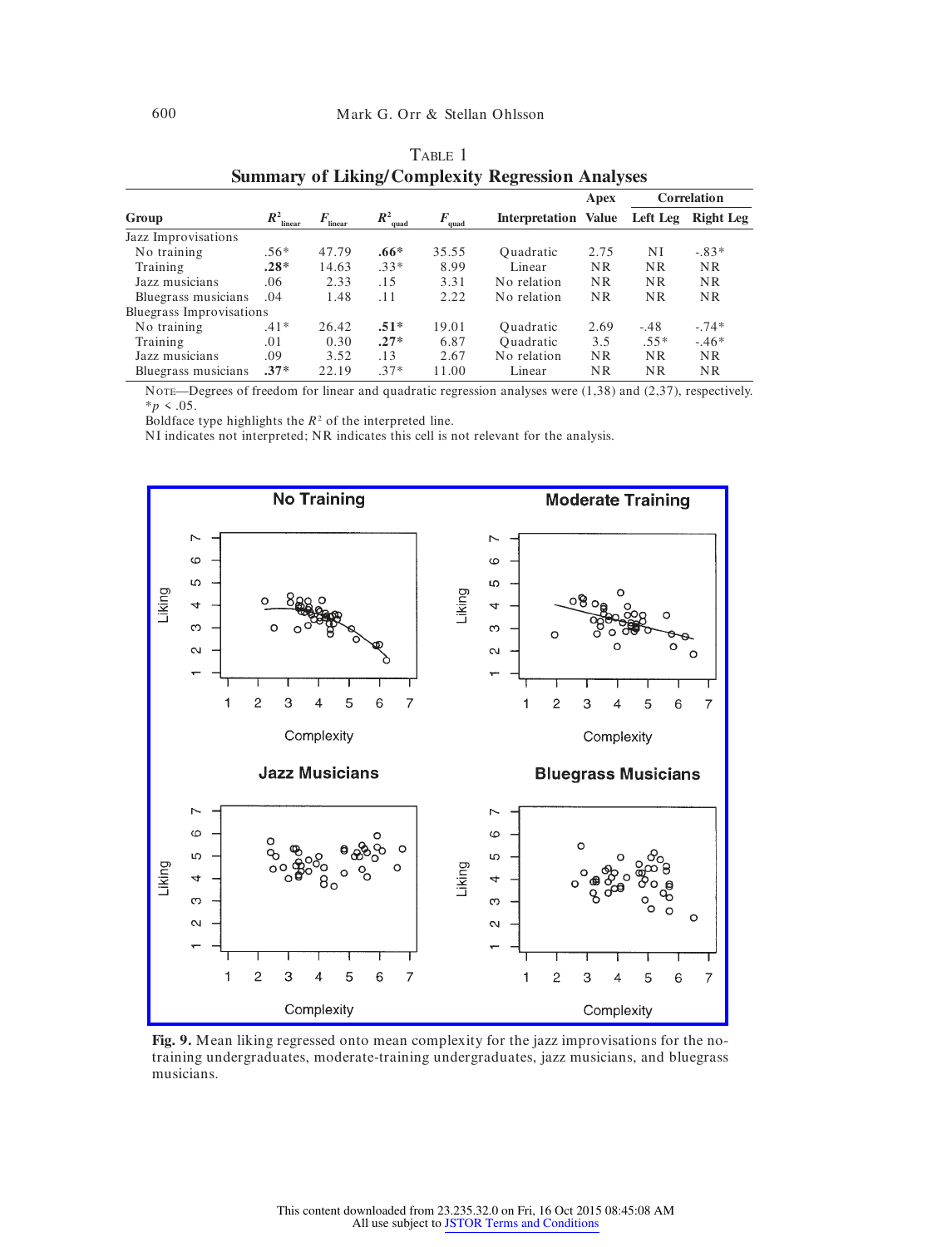tion existed among the 38 data points to the right of the apex. The moderate-training group exhibited a negative relation between liking and complexity.

Table 2 presents the results of the subsampling procedure and provides the following: *M* (*SD*) of the linear and quadratic *R* <sup>2</sup> values; the number of analyses interpreted as no relation, linear, and quadratic (quadratic was separated into two types; inverted U-shape and U-shape); *M* (*SD*) of apex values; the *M* (*SD*) correlation-coefficient for the left and right legs of the apex values, and the number of reliable correlations (see the asterisks in Table 2 for further explanation). Figure 10 presents the regression lines from the resampling analyses. For each group, the original 40 improvisations are plotted. However, each regression line represents one of the subsampling analyses. For subsampling analyses in which no relation was found between liking and complexity, no line was drawn.

It is clear from the subsampling analyses that the characterization of the data based on the full data set (all 40 jazz improvisations) was accurate, with the exception being the jazz musicians. Although the full data set revealed no relation between complexity and liking for the jazz musicians, about half of the subsampling analyses indicated that the quadratic ushaped function was the best fit (average  $R^2_{quad}$  was .16), most of which indicated a reliable positive liking/complexity correlation for the right leg. This suggests that a weak relation might exist between liking and complexity for the jazz musicians.

#### *Bluegrass Improvisations*

The results for the bluegrass improvisations are shown in Table 1 and Figure 11. For both of the undergraduate groups, the quadratic equation

**Interpretation No Invert U U Apex Correlation**  $G$ *R***2***R*  $R^2$ <sub>linear</sub>  $R^2$ <sub>quad</sub> **quad Rel. Linear Quad Quad Value Left Leg Right Leg** Jazz Improvisations No training .56 (.05) .66 (.03) 0 4 96 0 2.77 (0.28) .90 (.19); 0 -.82(.02); 96\*<br>Training .28 (.06) .33 (.05) 0 90 10 0 3.03 (0.13) .91 (.13); 4\* -.55(.06); 10\*

Jazz musicians  $0.06 (0.02) 0.16 (0.03) 45 4 0.51 4.05 (0.07) -0.31 (0.08); 4* 0.54(0.08); 47*$ Bluegrass musicians .04 (.02) .11 (.03) 90 0 10 0 4.24 (0.11) .07 (.16); 0 -.48(.04); 7\*

No training .41 (.03) .50 (.03) 0 0 100 0 2.65 (0.11) -.41 (.21); 1\* -.72(.04); 100\*<br>Training .01 (.01) .27 (.03) 0 0 100 0 3.46 (0.05) .57 (.05); 92\* -.44(.05); 67\*

Jazz musicians .09 (.03) .13 (.02) 78 22 0 0 NR NR NR

10 .28 (.06) .33 (.05) 0 90 10 0<br>.06 (.02) .16 (.03) 45 4 0 51

| TABLE 2                                                  |  |
|----------------------------------------------------------|--|
| <b>Summary of Liking/Complexity Subsampling Analyses</b> |  |
|                                                          |  |

NOTE—Numbers in parentheses are standard deviations.

\*Number of statistically reliable correlations.

Bluegrass musicians .37 (.03) .38 (.03) 0

Bluegrass Improvisations

0 0 100 0 3.46 (0.05) .57 (.05); 92 $*$  -.44(.05); 67 $*$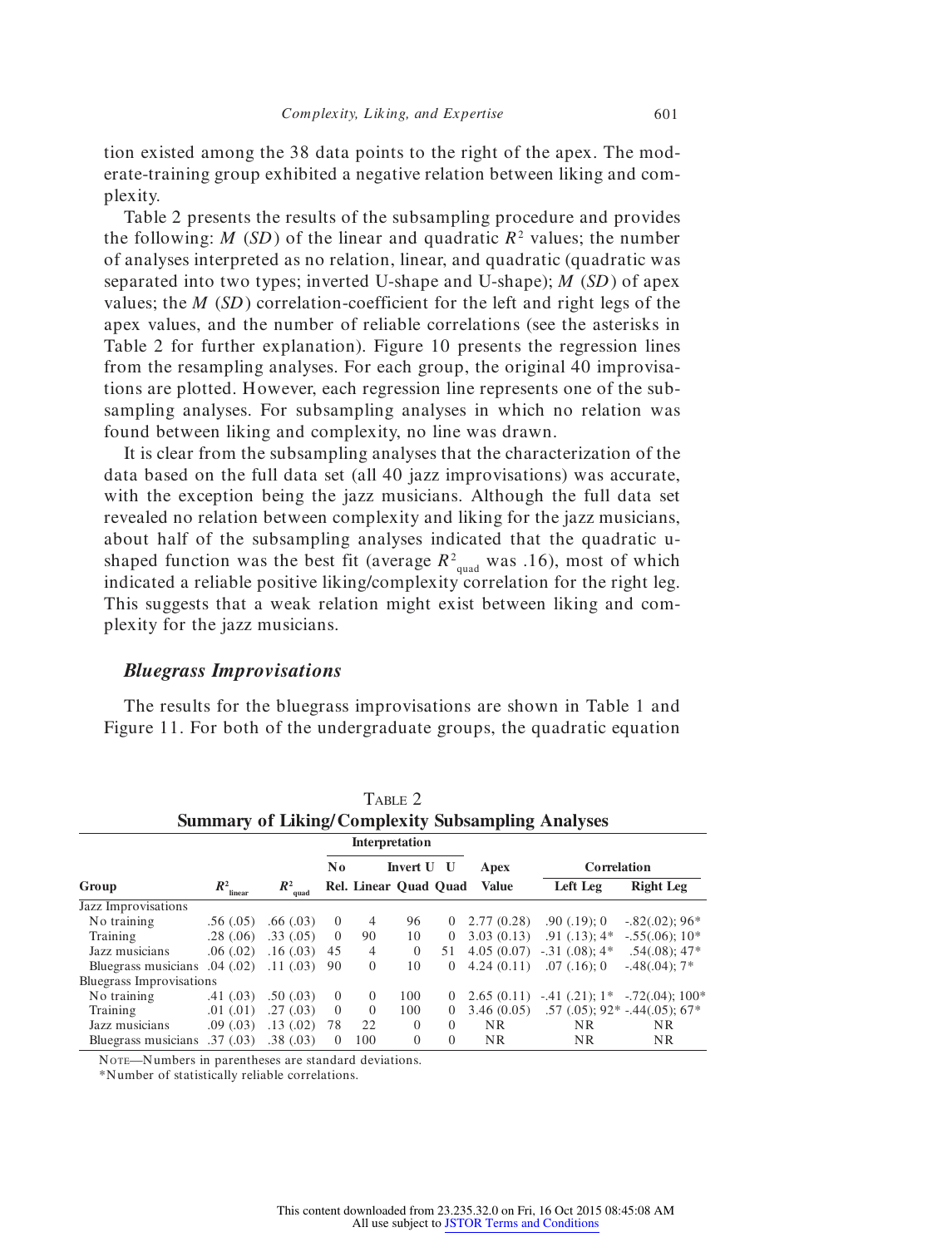

**Fig. 10.** Resampling analyses for the jazz improvisations. For each group, liking was regressed onto complexity 100 times; each regression used 37 randomly chosen improvisations.

was interpreted as the better-fitting equation. For the no-training group, the correlation between the 5 data points to the left of the apex was not reliable; the correlation was reliably negative for the 35 data points to the right of the apex. For the moderate training group, the correlation was reliably positive for the 17 data points to the left and reliable negative for the 23 data points to the right of the apex. The bluegrass musicians exhibited a linear relation between liking and complexity; for the jazz musicians, no relation was found.

The resampling analysis indicated that the full data set was an accurate characterization of the liking/complexity relationship, except for the jazz musicians (Figure 12, Table 2). About one fifth of the subsampling analyses showed a reliable linear relation between liking complexity for the jazz musicians.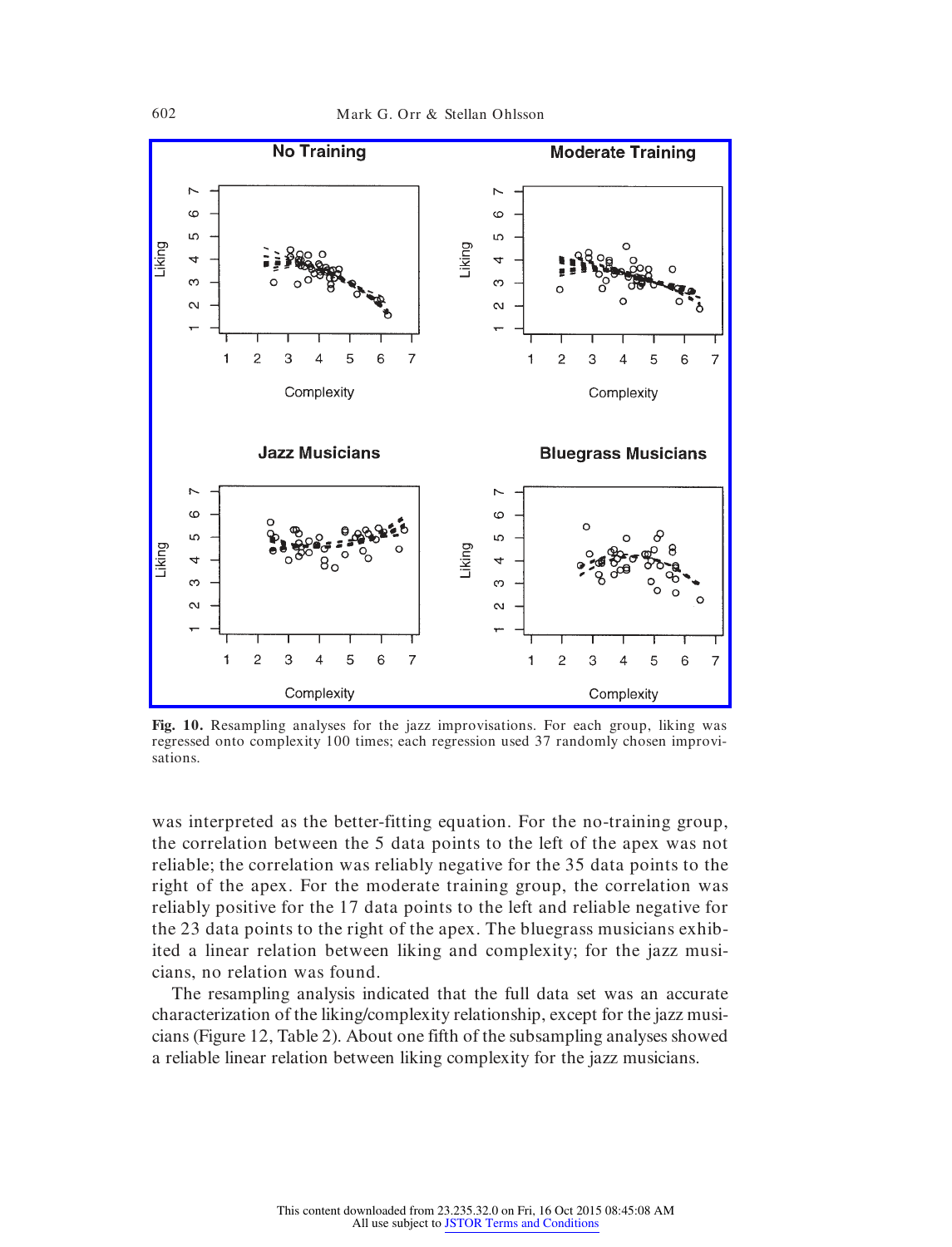

**Fig. 11.** Mean liking regressed onto mean complexity for the bluegrass improvisations for the no-training undergraduates, moderate-training undergraduates, jazz musicians, and bluegrass musicians.

### **Regression Analysis Critique**

One criticism of the regression analyses is that the mean values for each improvisation may not be stable because of the low number of participants in each group (10 bluegrass musicians; 12 jazz musicians). If this was the case, then the nature of the complexity/liking relationships reported above might not reflect their true nature because of too much error per data point. This issue is important because the finding of no relationship between liking and complexity for the jazz improvisations for either the jazz or bluegrass musicians might be due to too much variation in each improvisation's mean value, in effect, washing out any relation between liking and complexity.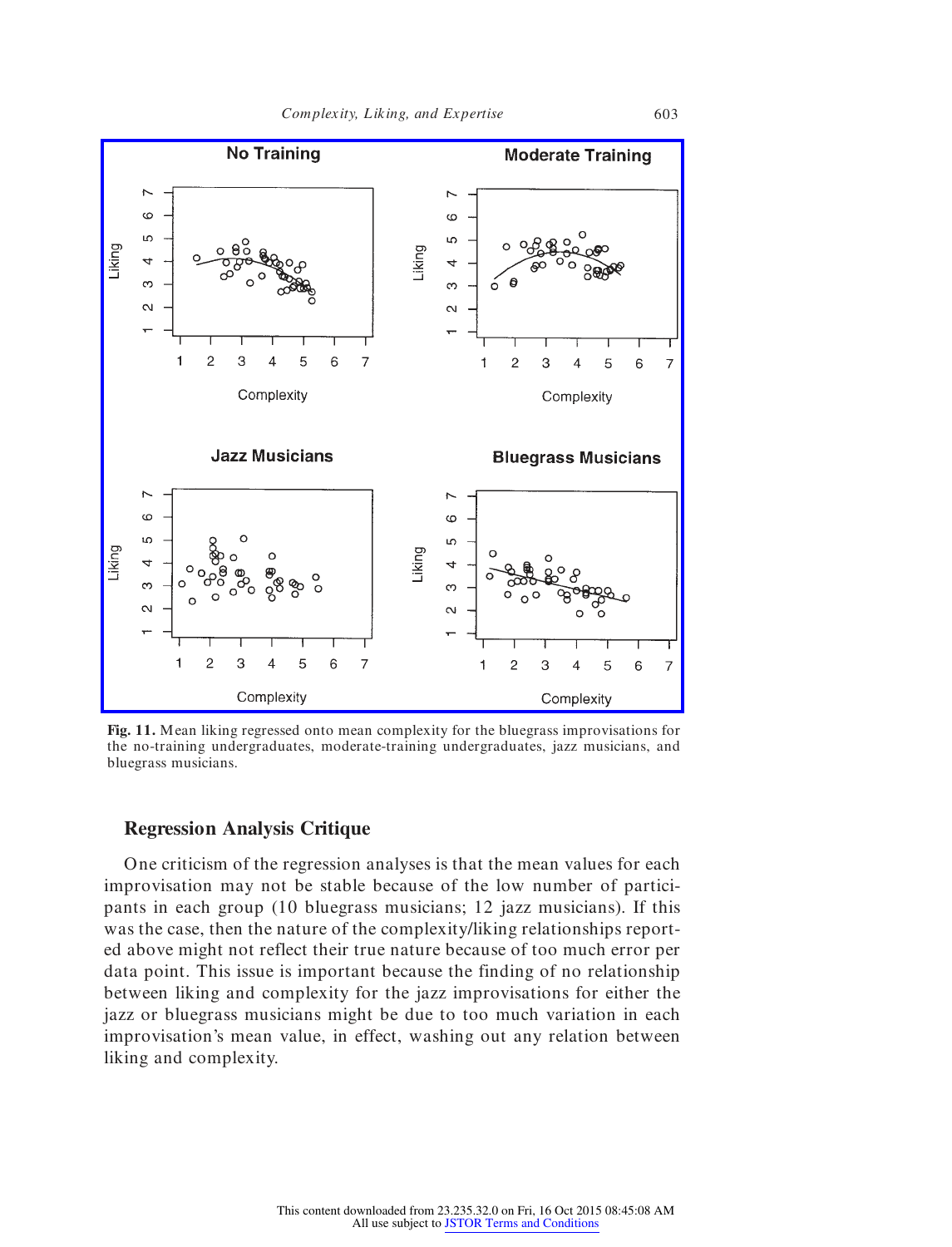

**Fig. 12.** Resampling analyses for the bluegrass improvisations. For each group, liking was regressed onto complexity 100 times; each regression used 37 randomly chosen improvisations.

To evaluate this potential problem, we computed a mean value that reflected the mean of the 80 improvisations' standard deviations for both the liking and complexity ratings. We did this separately for the jazz musicians, the bluegrass musicians, and the 64 undergraduates from the Orr and Ohlsson (2001, Experiment 1) study. If low *N* was a problem, the mean of the standard deviations should be reliably higher for the expert groups than for the undergraduate group because the expert groups had only 10 (bluegrass) and 12 (jazz) participants whereas the undergraduate group had 64 participants. This result was not found. For the complexity ratings, the means (*SD*) of the standard deviations for the undergraduates, jazz musicians, and bluegrass musicians were 1.35 (0.14), 1.26 (0.35), and 1.22 (0.28), respectively. These differences were reliable,  $F(2, 237) = 4.34$ ,  $p \le 0.05$ , *MSE* = 0.07. Furthermore, Tukey *a* procedure indicated that the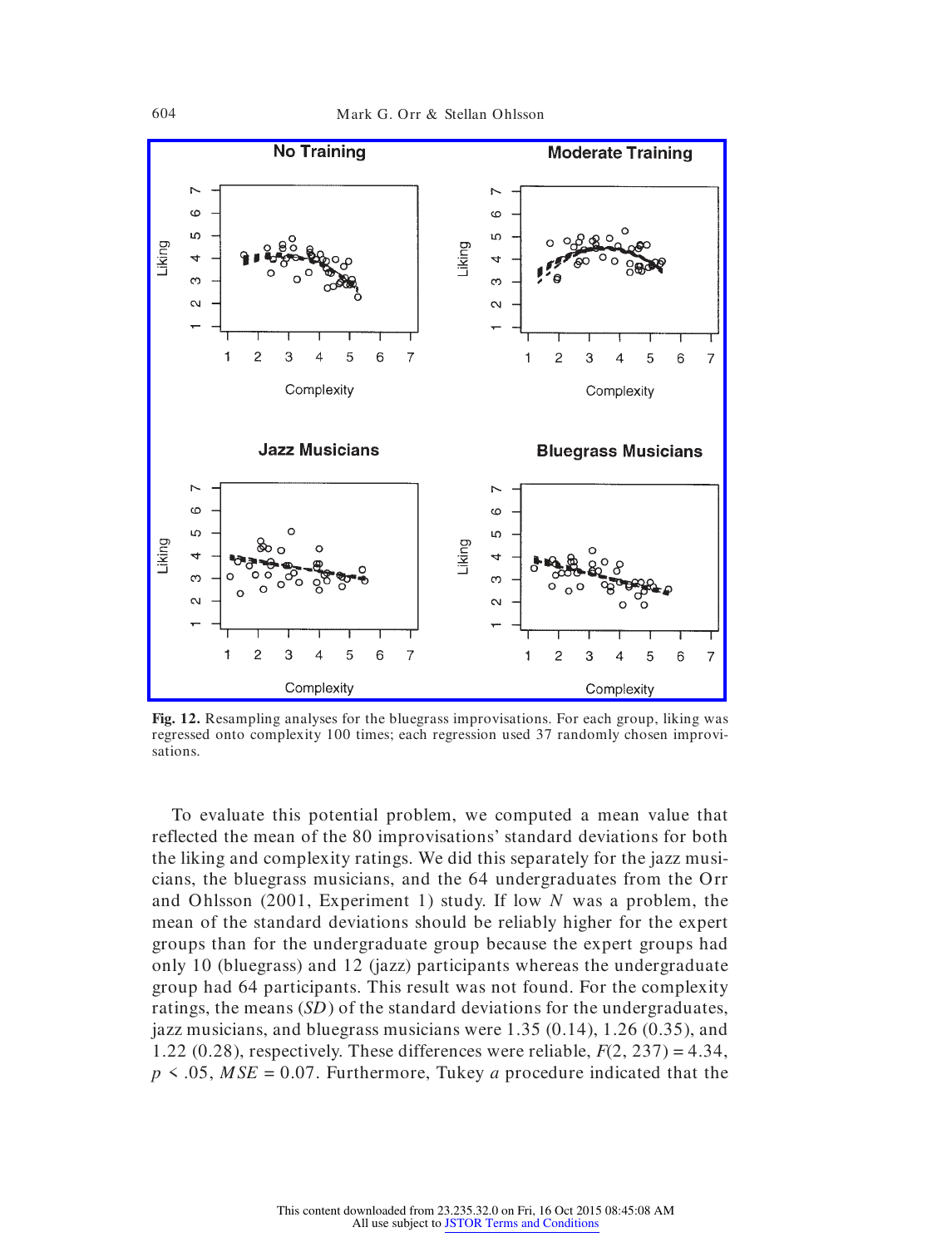only reliable difference was between the novices and bluegrass musicians  $(p \lt 0.05)$ . For the liking ratings, the means  $(SD)$  of the standard deviations for the undergraduates, jazz musicians, and bluegrass musicians were 1.52  $(0.14)$ , 1.45  $(0.24)$ , and 1.52  $(0.31)$ , respectively. However, these differences were not reliable,  $F(2, 237) = 2.06$ , *ns*,  $MSE = 0.06$ . In short, the lower N for the jazz and bluegrass groups did not undermine the interpretation of the regression analyses.

Another criticism of the regression analyses is that the lack of a complexity/liking relationship for the jazz and bluegrass musicians listening to the jazz improvisations might be explained as resulting from half of the participants having a positive linear liking/complexity relationship and the other half having a negative linear relation liking/complexity relationship. If this were the case, the effect might be to obscure the liking/complexity relationship when data are collapsed across individuals. Only the expert musicians were included in this analysis because only they exhibited a null liking/complexity relationship. We tested this criticism by looking at each individual participant's complexity/liking regression analyses. Then we tallied how many of the participants exhibited each type of relation. Collapsing the data across the jazz and bluegrass participants, we found the following: for the jazz improvisations, three participants exhibited a negative linear relationship and two exhibited a positive linear relationship; for the bluegrass improvisations, seven exhibited a negative linear relation and one exhibited a positive linear relation. It appears, then, that for the jazz and bluegrass improvisations, the lack of relationship between complexity and liking is not due to equal positive and negative linear relations across individual participants.

# **Discussion**

This experiment attempted to answer whether the inverted-U relation between liking and complexity holds for experts. We did not find any evidence that it does. Neither the jazz nor the bluegrass musicians exhibited an inverted-U relationship for either the jazz or bluegrass improvisations. In fact, the evidence for any relationship between complexity and liking was weak for the experts. For the jazz improvisations, liking was not related to complexity for either the jazz or bluegrass musicians. For the bluegrass improvisations, liking was only related to complexity for the bluegrass musicians and not for the jazz musicians.

This pattern of results raises two questions. First, why was there no relation between liking and complexity for either expert group listening to the jazz improvisations and for the jazz musicians listening to the bluegrass improvisations? Second, why was the liking/complexity relationship different between the jazz and bluegrass improvisations for the bluegrass musicians? These two questions will be dealt with in turn.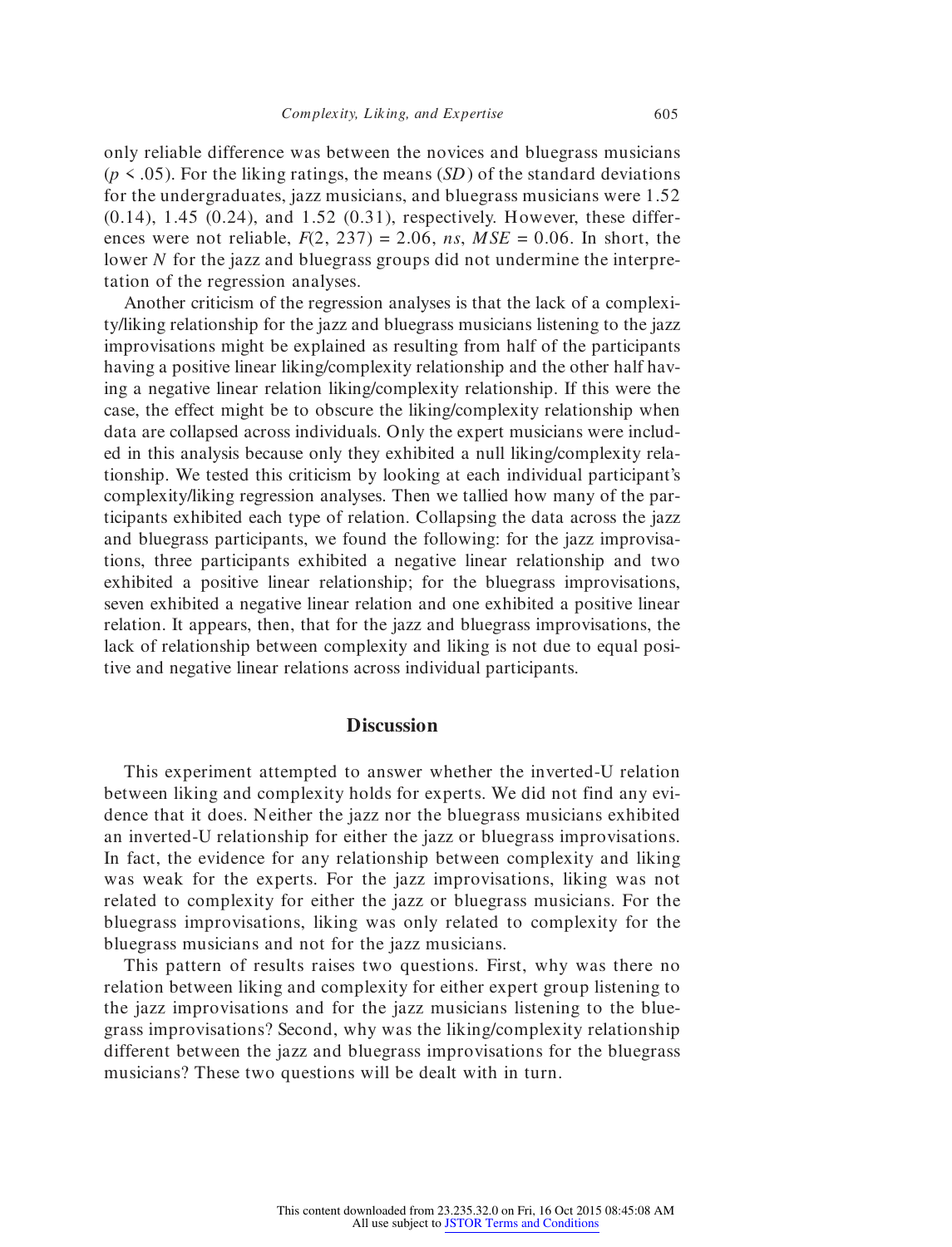### **LACK OF LIKING/ COMPLEXITY RELATION**

One explanation for the lack of relation between liking and complexity for the experts might be due to a restriction of range in the complexity of the improvisations. This experiment used real music, created by professional musicians. Even the simplest and the most complex improvisations were real music; they did not consist of the same tone over and over again (very simple) or a random sequence of tones (very complex). Therefore, the full range of complexity of auditory stimuli extends below and above the level of the least and most complex improvisations provided in the current experiment. This pattern is clearly visible in the data: the lowest mean complexity of the jazz improvisations was above 2.4 for both the jazz and bluegrass musicians; for the bluegrass improvisations, the highest was below 5.7 (see Figures 9 and 11). Including simpler jazz improvisations and more complex bluegrass improvisations may have revealed a stronger liking/complexity relationship and/or an inverted-U relationship. However, a simple observation runs counter to this explanation. The range of perceived complexity was approximately equal among the expert and undergraduate groups (about four out of six points on the complexity scale). This range was large enough to reveal a relation between liking and complexity for the undergraduates; why should it not do the same for the experts. Furthermore, by including simpler and more complex stimuli, the ecological validity of the stimuli might have been compromised. Simply put, simpler jazz and more complex bluegrass improvisations might not be considered real music. The inverted-U hypothesis concerns music, not the full space of auditory events.

A second explanation for the lack of a liking/complexity relation suggests that complexity doesn't predict liking for experts because experts, when listening to music, are concerned with other aspects of music besides complexity. In support of this explanation, the literature suggests that some musical qualities are weighted more by experts than by nonmusicians during aesthetic judgments. For example, expressive characteristics are related to aesthetic judgments in music for experts (Clarke, 1993; Repp, 1992) but not for novices (Repp, 1992). Furthermore, is it clear that training as a musician involves the development of many aesthetic criteria such as timbre, time, harmony, and melody. These principles are applicable to any level of complexity. So, from a pedagogical perspective, complexity would not be considered a major aesthetic principle. As a first approximation, then, we subscribe to this explanation of these data.

Incorporating the two undergraduate groups allowed for a preliminary investigation into the nature of the function between expertise and the strength of the liking/complexity relationship. As is clear from Table 1, the amount of variation in liking explained by complexity (*R* 2 ) decreased as a function of expertise. Although the shape of this function is not well deter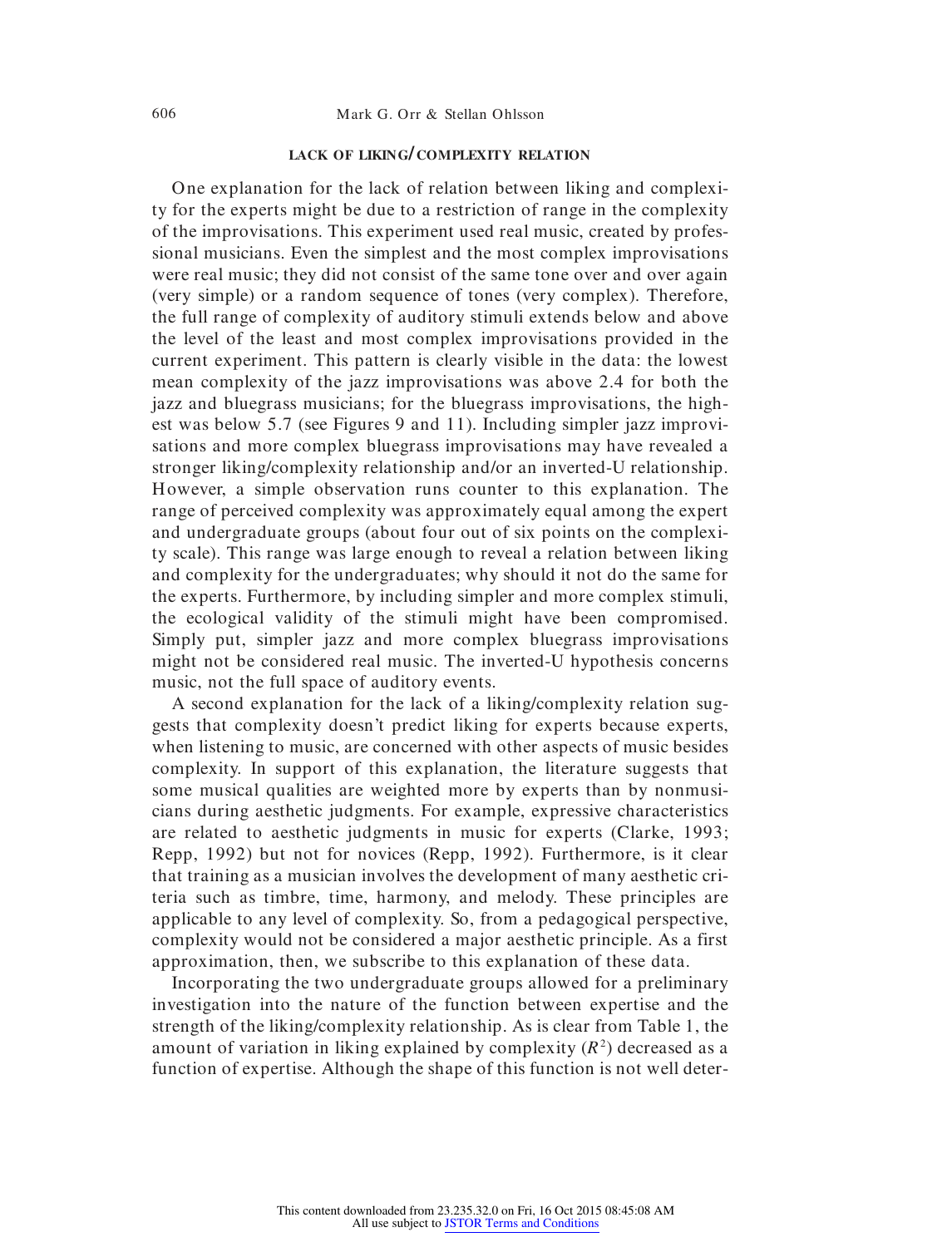mined—only 3 data points sampled—the suggestion is that complexity becomes progressively less important for experts' liking judgments of music.

The current work served as an initial study into the relation between expertise, liking, and complexity that lacked the methodological problems of the past. Two directions for future research are apparent. First, to more accurately determine the shape of the function between expertise and the strength of the liking/complexity relation, a better sample should be used. Nonmusicians and several levels of expertise (e.g., 3, 6, 9, 12, 15 years of expertise) within one musical style should serve as an adequate sample to determine the nature of this function. Second, extensive use of verbal protocols (e.g., Ericsson & Simon, 1984) combined with on-line aesthetic data collection techniques (e.g., Madsen, Brittin, & Capperella-Sheldon, 1993; Orr & Miller, 1997) may provide insights into what musicians find likable in music and help to explain how aesthetic criteria change as a function of expertise.

### **BLUEGRASS MUSICIANS' BEHAVIOR DIFFERENT BY MUSICAL STYLE**

The second question, why the bluegrass musicians exhibited a different type of liking/complexity relation for each musical style, is addressed next. At face value, this finding suggests that bluegrass musicians like simpler bluegrass improvisations but do not figure complexity into liking judgments when listening to jazz improvisations. High complexity alone cannot be responsible for the decrease in liking because the bluegrass musicians liked the most complex jazz improvisations. A speculation that falls in line with our claim that musical training develops specific aesthetic criteria is that the bluegrass musicians dislike the more complex bluegrass improvisations because of a learned aesthetic value system that disdains complexity in bluegrass. A peculiarity of this interpretation is that it assumes that the bluegrass listeners apply this aesthetic criterion (e.g., the hypothesized disdain for complexity) only to the bluegrass improvisations and not to the jazz improvisations.

Before making solid conclusions based on the bluegrass improvisations, it seems necessary to replicate this study with a new set of improvisations created by different improvisers and to use verbal protocol analysis. Until such data is forthcoming, we do not make strong claims on this issue.

#### **IMPLICATIONS**

These data suggest that increased musical expertise reduces the importance of complexity in aesthetic judgments of music. This is apparent even when comparing only the no-training and moderate-training undergraduates. Furthermore, despite the difficulty in interpreting the bluegrass musi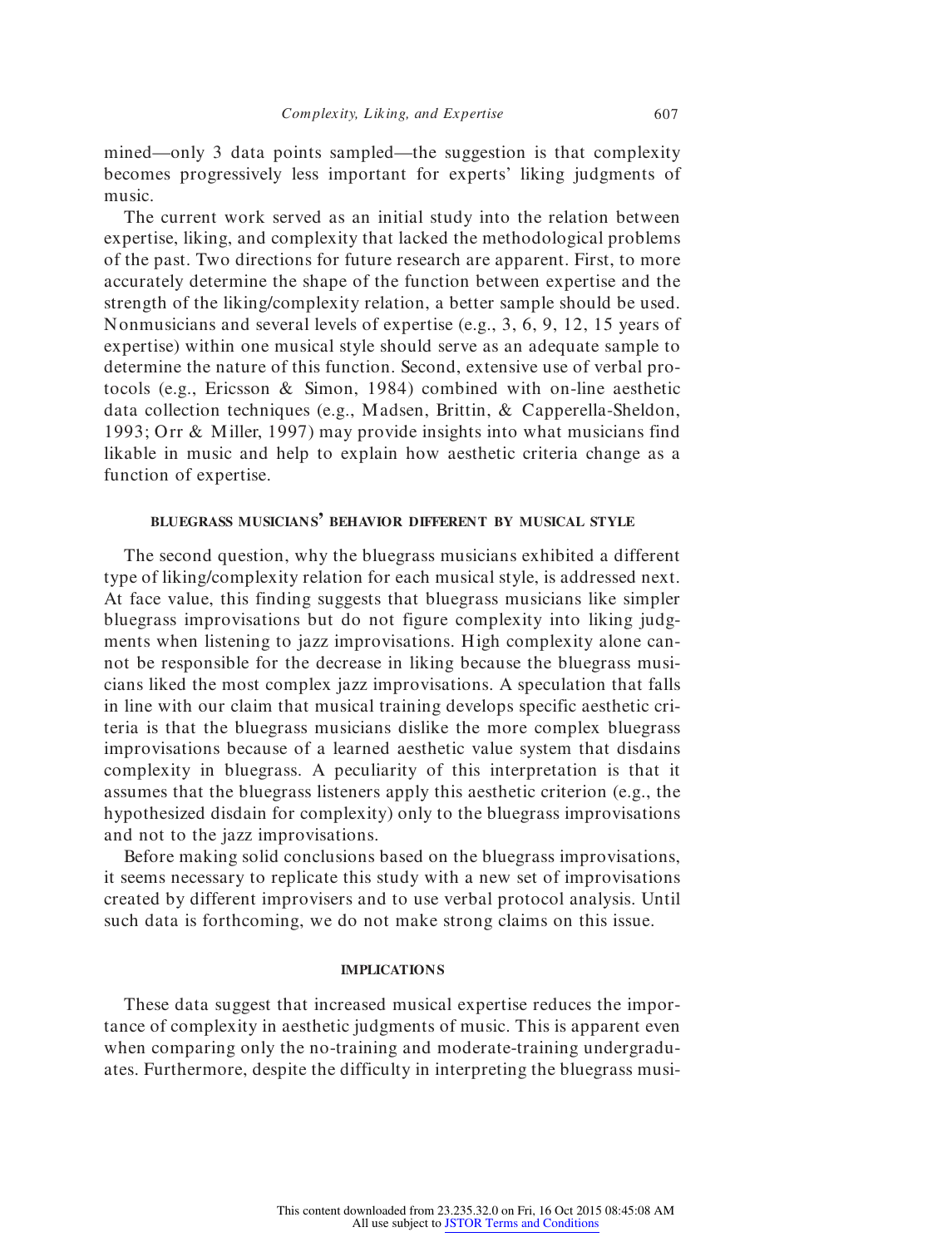cians' data for the bluegrass improvisations, it remains clear that the liking/complexity relation was weaker for the bluegrass musicians than for the no-training musicians. So, the general principle of an inverse relation between the strength of the liking/complexity and expertise is founded in the data.

The use of two musical styles proved to be very informative. In doing so, it is clear that the complexity/liking relation might be different for different musical styles. This difference was apparent in the undergraduate data (the inverted-U held only for bluegrass but not for jazz) and the expert data (complexity was not a factor at all for the jazz musicians and was a factor only for bluegrass for the bluegrass musicians). These results imply that aesthetic behavior in music may change as a function of musical style in terms of both the musical stimuli and the participants listening to the music. The overarching principle suggested from these data, although provisional at this point, is that expertise includes the learning of aesthetic criteria. In the absence of learned aesthetic criteria, complexity more strongly predicts liking for music, unless complexity itself serves as one of the learned criteria.

### **References**

- Abeles, H. F., & Chung, J. W. (1996). Response to music. In D. A. Hodges (Ed.), *Handbook of music psychology* (2nd ed., pp. 285–342). San Antonio, TX: Institute for Music Research.
- Arnheim, R. (1986). The other Gustav Theodor Fechner. In S. Koch & D. E. Leary (Eds.), *A century of psychology as a science* (pp. 855–865). New York: McGraw-Hill.
- Berlyne, D. E. (1971). *Aesthetics and psychobiology.* New York: Appleton-Century-Crofts.
- Berlyne, D. E. (Ed.). (1974). *Studies in the new experimental aesthetics.* Washington, DC: Hemisphere.
- Birkhoff, G. D. (1933). *Aesthetic measure.* Cambridge, MA: Harvard University Press.
- Burke, M. J., & Gridley, M. C. (1990). Musical preferences as a function of stimulus complexity and listeners' sophistication. *Perceptual and Motor Skills, 71,* 687–690.
- Chandler, A. R. (1934). *Beauty and human nature.* New York: D. Appleton-Century Company.
- Chi, M. T. H., Glaser, R., & Farr, M. J. (Eds.). (1988). *The nature of expertise.* Hillsdale, NJ: Lawrence Erlbaum Associates, Inc.
- Clarke, E. F. (1993). Imitating and evaluating real and transformed musical performances. *Music Perception, 10,* 317–341.
- Conley, J. K. (1981). Physical correlates of the judged complexity of music by subjects differing in musical background. *British Journal of Psychology, 72,* 451–464.
- Crozier, J. B. (1974). Verbal and exploratory responses to sound sequences varying in uncertainty level. In D. E. Berlyne (Ed.), *Studies in the new experimental aesthetics* (pp. 27–90). Washington, DC: Hemisphere.
- Davies, J. B. (1978). *The psychology of music.* London: Hutchinson.
- Davis, R. C. (1936). An evaluation and test of Birkhoff's aesthetic measure formula. *Journal of General Psychology, 15,* 231–240.
- Day, H. Y. (1967). Evaluations of subjective complexity, pleasingness and interestingness for a series of random polygons varying in complexity. *Perception and Psychophysics, 2,* 281–286.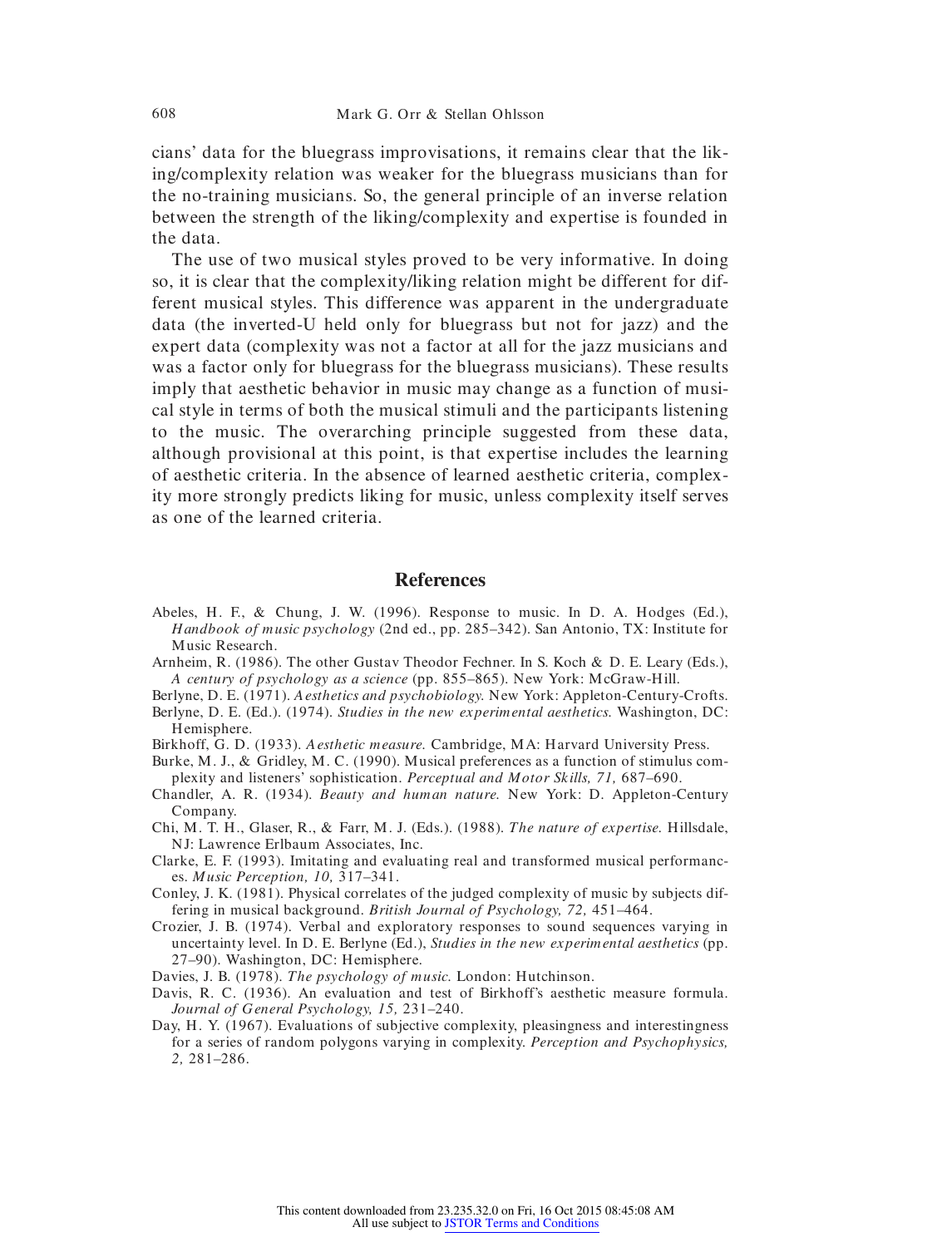- Dember, W. N., & Earl, R. W. (1957). Analysis of exploratory, manipulatory, and curiosity behaviors. *Psychological Review, 64,* 91–96.
- Dorfman, D. D. (1965). Esthetic preference as a function of pattern information. *Psychonomic Science, 3,* 85–86.
- Dorfman, D. D., & McKenna, H. (1966). Pattern preference as a function of pattern uncertainty. *Canadian Journal of Psychology, 20,* 123–153.
- Eckblad, G. (1963). The attractiveness of uncertainty. *Scandinavian Journal of Psychology, 4,* 1–13.
- Eckblad, G. (1964). The attractiveness of uncertainty: II. The effects of different rates of reduction in the level of subjective uncertainty. *Scandinavian Journal of Psychology, 5,* 33–49.
- Efron, B., & Tibshirani, R. J. (1993). *An introduction to the bootstrap.* New York: Chapman & Hall.
- Ericsson, K. A., Krampe, R. T., & Tesch-Romer, C. (1993). The role of deliberate practice in the acquisition of expert performance. *Psychological Review, 100,* 363–406.
- Ericsson, K. A. & Simon, H. A. (1984). *Protocol analysis: verbal reports as data.* Cambridge, MA: MIT Press.
- Ericsson, K. A., & Smith, J. (Eds.). (1991). *Toward a general theory of expertise: Prospects and limits.* New York: Cambridge University Press.
- Eysenck, H. J. (1941). The empirical determination of an aesthetic formula. *Psychological Review, 48,* 83–92.
- Eysenck, H. J. (1942). The experimental study of the 'Good Gestalt': A new approach. *Psychological Review, 49,* 344–364.
- Eysenck, H. J. (1968). An experimental study of aesthetic preference for polygonal figures. *The Journal of General Psychology, 79,* 3–17.
- Gabrielsson, A. (2001). Emotions in strong experiences with music. In P. N. Juslin & J. A. Sloboda (Eds.), *Music and emotions: Theory and research* (pp. 431–449). Oxford, UK: Oxford University Press.
- Gobet, F., & Simon, H. A. (2000). Five seconds or sixty? Presentation time in expert memory. *Cognitive Science, 24,* 651–682.
- Guilford, J. P. (1934). The affective value of color as a function of hue, tint and chroma. *Journal of Experimental Psychology, 17,* 342–370.
- Heyduk, R. G. (1975). Rated preference for musical composition as it relates to complexity and exposure frequency. *Perception and Psychophysics, 17,* 84–91.
- Kamman, R. (1966). Verbal complexity and preference in poetry. *Journal of Verbal Learning and Verbal Behavior, 5,* 536–540.
- Madsen, C. K., & Brittin, R. V., & Capperella-Sheldon, D. A. (1993). An empirical method for measuring the aesthetic response to music. *Journal of Research in Music Education, 41,* 57–69.
- Martin, L. J. (1906). An experimental study of Fechner's principles of aesthetics. *Psychological Review, 13,* 142–219.
- Martindale, C. (1984). The pleasures of thought: A theory of cognitive hedonics. *Journal of Mind and Behavior, 5,* 49–80.
- Martindale, C. (1988). Cognition, psychobiology, and aesthetics. In F. Farley & R. Neperud (Eds.), *The foundation of aesthetics, art, and art education* (pp. 7–42). New York: Praeger.
- McMullen, P. T. (1996). The musical experience and affective/aesthetic responses: A theoretical framework for empirical research. In D. A. Hodges (Ed.), *Handbook for music psychology* (2nd ed., pp. 387–400). San Antonio, TX: Institute for Music Research.
- McMullen, P. T., & Arnold, M. J. (1976). Preference and interest as functions of distributional reduandancy in rhythmic sequences. *Journal of Research in Music Eduaction, 24,* 22–31.
- Moreland, R. L., & Zajonc, R. B. (1976). A strong test of exposure effects. *Journal of Experimental Social Psychology, 12,* 170–179.
- Munsinger, H., & Kessen, W. (1964). Uncertainty, structure, and preference. *Psychological Monographs, 78,* 1–24.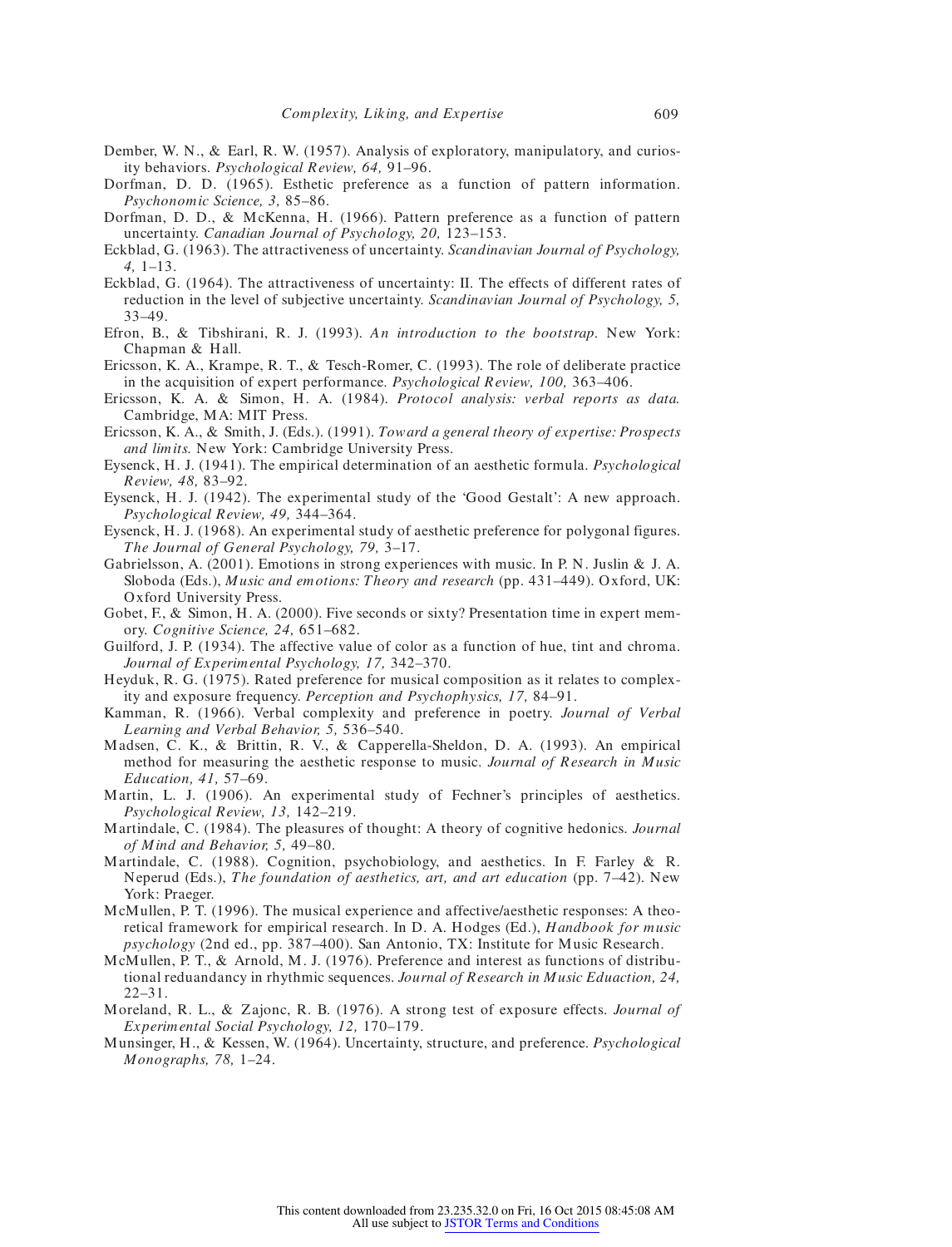- North, A. C., & Hargreaves, D. J. (1995). Subjective complexity, familiarity, and liking for popular music. *Psychomusicology, 14,* 77–93.
- North, A. C., & Hargreaves, D. J. (1996a). Responses to music in a dining area. *Journal of Applied Social Psychology, 26,* 491–501.
- North, A. C., & Hargreaves, D. J. (1996b). Responses to music in aerobic exercise and yogic relaxation classes. *British Journal of Psychology, 87,* 535–547.
- Orr, M. G., & Miller, L. K. (1997, August). *Continuous measurement of the aesthetic response to music: Genre and training effects.* Paper presented at the Semi-Annual Conference of the Society for Music Perception and Cognition, Cambridge, MA.
- Orr, M. G., & Ohlsson, S. (2001). The relationship between musical complexity and liking in jazz and bluegrass. *Psychology of Music, 29,* 108–127.
- Pierce, E. (1894). The aesthetics of simple forms. *Psychological Review, 1,* 483–495.
- Pierce, E. (1896). The aesthetics of simple forms. *Psychological Review, 3,* 270–282.
- Radocy, R. E. (1982). Preference for classical music: A test for the hedgehog. *Psychology of Music, Special Issue,* 91–95.
- Repp, B. H. (1992). A constraint on the expressive timing of a melodic gesture: Evidence from performance and aesthetic judgment. *Music Perception, 10,* 221–242.
- Rump, E. E. (1968). Relative preference as a function of the number of elements in abstract designs. *Australian Journal of Psychology, 27,* 39–48.
- Russell, P. A. (1982). Relationships between judgements of the complexity, pleasingness and interestingness of music. *Current Psychological Research, 2,* 195–202.
- Scherer, K. R., & Zentner, M. R. (2001). Emotional effects of music: Production rules. In P. N. Juslin & J. A. Sloboda (Eds.), *Music and emotion: Theory and research* (pp. 361–392). Oxford, UK: Oxford University Press.
- Simon, C. R., & Wohlwill, J. F. (1968). An experimental study of the role of expectation and variation in music. *Journal of Research in Music Education, 16,* 227–238.
- Sluckin, W., Hargreaves, D. J., & Colman, A. M. (1983). Novelty and human aesthetic preferences. In J. Archer & L. Birke (Eds.), *Exploration in animals and humans.* London: Van Nostrand.
- Smith, J. D., & Melara, R. J. (1990). Aesthetic preference and syntactic prototypicality in music: 'Tis the gift to be simple.' *Cognition, 34,* 279–298.
- Stimson, J. A., Carmines, E. G., & Zeller, R. A. (1981). Interpreting polynomial regression. In P. V. Marsden (Ed.), *Linear models in social research* (pp. 88–96): Beverly Hills, CA: Sage.
- Vitz, P. C. (1964). Preference for rates of information presented by sequences of tones. *Journal of Experimental Psychology, 68,* 176–183.
- Vitz, P. C. (1966a). Affect as a function of stimulus variation. *Journal of Experimental Psychology, 71,* 74–79.
- Vitz, P. C. (1966b). Preference for different amounts of visual complexity. *Behavioral Science, 11,* 105–114.
- Walker, E. L. (1980). *Psychological complexity and preference: A hedgehog theory of behavior.* Monterey, CA: Brooks/Cole.
- Washburn, M. F. (1911). A note on the affective value of colors. *American Journal of Psychology, 22,* 114–115.
- Wohlwill, J. F. (1968). Amount of stimulus exploration and preference as differential functions of stimulus complexity. *Perception and Psychophysics, 4,* 307–312.
- Zajonc, R. B. (1968). Attitudinal effects of mere exposure. *Journal of Personality and Social Psychology, 9*(Monograph Suppl. 2, Pt. 2).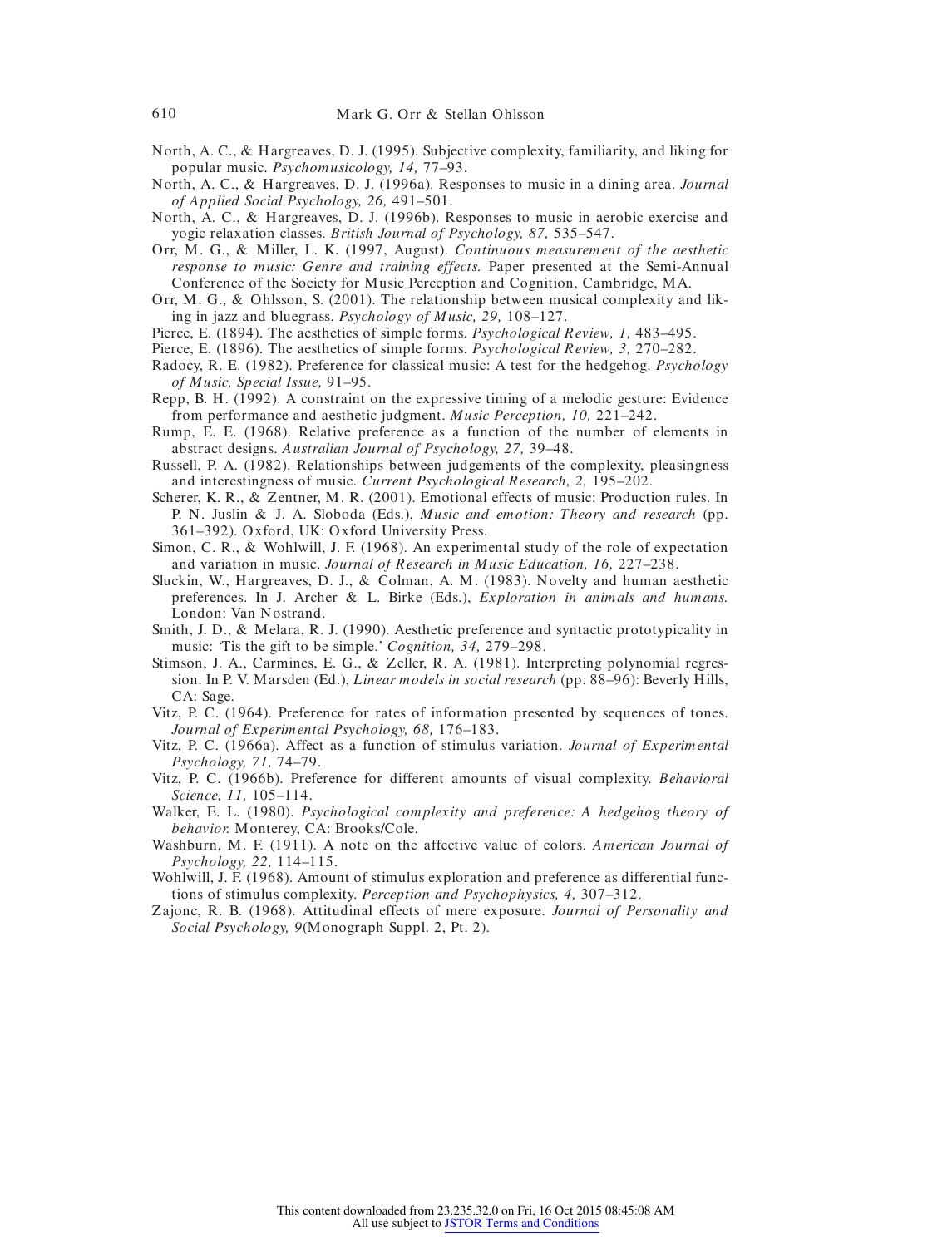# **Appendix: Instructions for the Complexity and Liking Ratings**

#### **COMPLEXITY RATING TASK**

Over the next 50 minutes you will hear 80 pieces of music. Each will last for 30 seconds. You will be rating how "complex" you think these pieces are. "Complex" means how easy it is to predict what the music will do next and how many surprises the music contains. More complex pieces are harder to predict. At the end of each excerpt, you should rate the extent to which you think that a piece is complex. You will have 10 seconds to give your rating. Try to make these ratings independently of the level of complexity in the music you normally listen to. There are no right or wrong answers—your honest opinion is what counts. Try to use the full range of the rating scales (i.e., do not be afraid to give ratings of 1 or 7).

Please give your complexity ratings for the following pieces on a scale of 1 to 7, where  $1 =$  "very low complexity" (i.e., very predictable, simple, and uniform),  $7 =$  "very high complexity" (i.e., very unpredictable, surprise, and erratic), and  $4 = \text{midway}$  between the two.

Before we begin, please rate the following three practice pieces.

|            | Low |  | High   |  |  |            |  |  |
|------------|-----|--|--------|--|--|------------|--|--|
| Complexity |     |  | Midway |  |  | Complexity |  |  |
| Practice   |     |  |        |  |  |            |  |  |

#### **LIKING RATING TASK**

Over the next 50 minutes you will hear 80 pieces of music. Each will last for 30 seconds. You will be rating how much you like these pieces. At the end of each excerpt, you should rate the extent to which you liked it. You will have 10 seconds to give your rating. Try to rate your liking for the segments independently of your liking for the music you normally listen to. There are no right or wrong answers—your honest opinion is what counts. Try to use the full range of the rating scales (i.e., do not be afraid to give ratings of 1 or 7).

Please give your liking rating for the following pieces on a scale of 1 to 7 where  $1 =$ "did not like at all,"  $7 =$ "liked very much," and  $4 =$  midway between the two.

Before we begin, please rate the following three practice pieces.

|             | Did Not |  |        |  | Liked Very |  |      |  |
|-------------|---------|--|--------|--|------------|--|------|--|
| Like at All |         |  | Midway |  |            |  | Much |  |
| Practice    |         |  |        |  |            |  |      |  |